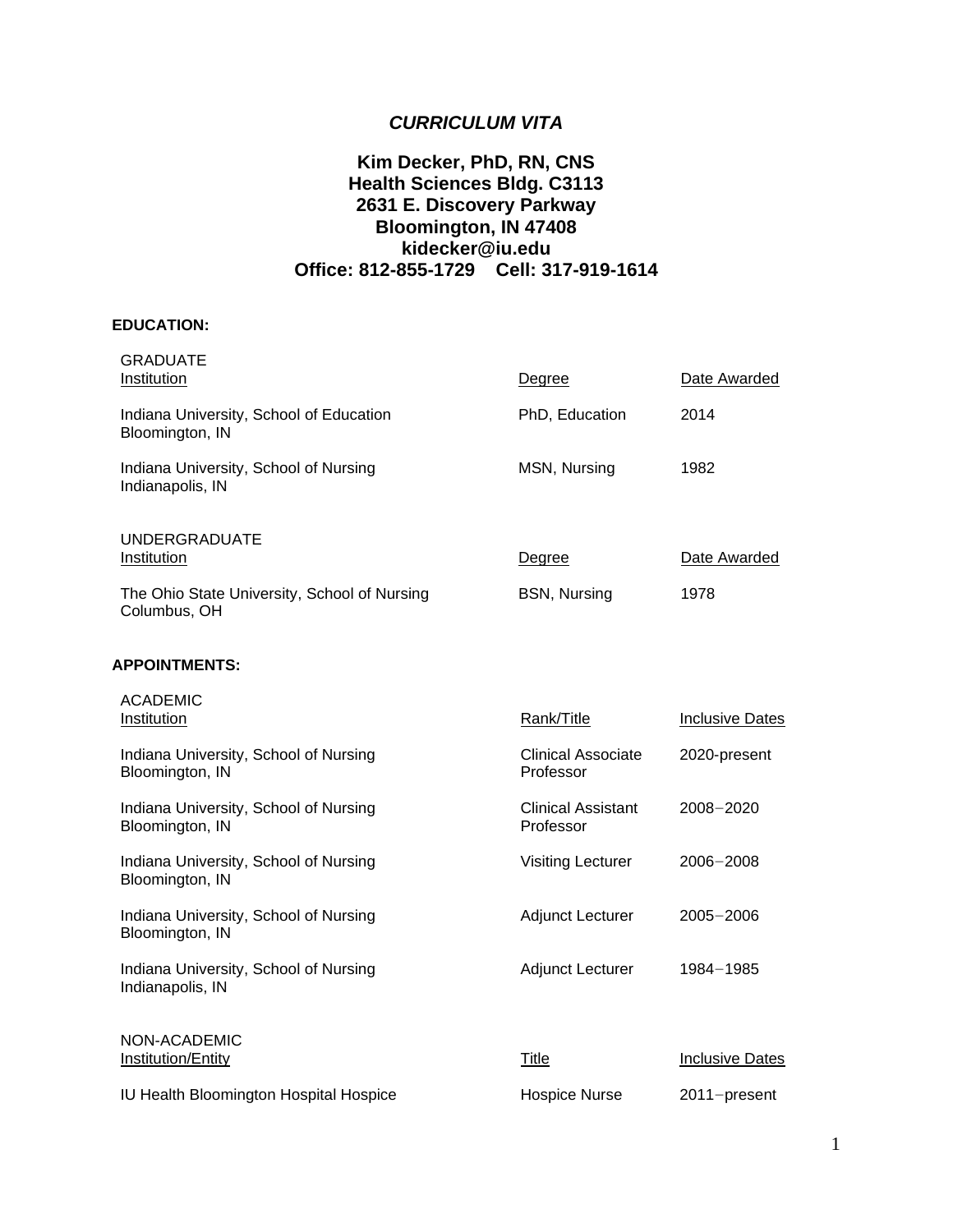| Bloomington, IN                                                | <b>Pediatric Consultant</b>                            |               |
|----------------------------------------------------------------|--------------------------------------------------------|---------------|
| IU Health Bloomington Hospital Hospice<br>Bloomington, IN      | <b>PRN/Hospice Nurse</b>                               | 2007-2017     |
| St. Vincent's Pediatric Hospice<br>Indianapolis, IN            | <b>Pediatric Hospice</b><br><b>Nurse</b>               | $2003 - 2004$ |
| <b>Community Visiting Nurses Association</b><br>Fishers, IN    | Home Care Nurse                                        | $2000 - 2002$ |
| Private Home Care<br>Lizton, IN                                | <b>Private Duty Nurse</b>                              | 1986-1988     |
| James Whitcomb Riley Hospital for Children<br>Indianapolis, IN | Staff Nurse, Level II,<br>Adolescent Unit              | 1982-1984     |
| James Whitcomb Riley Hospital for Children<br>Indianapolis, IN | <b>Patient Care</b><br>Coordinator,<br>Adolescent Unit | 1980-1981     |
| James Whitcomb Riley Hospital for Children<br>Indianapolis, IN | Staff Nurse, Level I<br>& II, Adolescent Unit          | 1978-1980     |

# **LICENSURE, CERTIFICATION, SPECIALTY BOARD STATUS**:

| Credential                                                        | Number    | <b>Inclusive Dates</b> |
|-------------------------------------------------------------------|-----------|------------------------|
| Registered Nurse, Active, IN, State Board of Nursing<br>Licensure | 28073058A | 1978 - Present         |
| <b>CPR Healthcare Provider, American Heart Association</b>        |           | $2020 - 2022$          |
| <b>PROFESSIONAL ORGANIZATION MEMBERSHIPS:</b>                     |           |                        |
| <b>Organization</b>                                               |           | <b>Inclusive Dates</b> |
| American Nurses Association<br>Indiana State Nurses Association   |           | 2018- present          |
| Indiana Public Health Association<br>Indianapolis, IN             |           | 2016-present           |
| Indiana University Alumni Association<br>Bloomington, IN          |           | 2016-present           |
| <b>Midwest Nursing Research Society</b><br>Mount Laurel, NJ       |           | $2014 - 2015$          |
| American Public Health Organization<br>Washington, DC             |           | 2013-present           |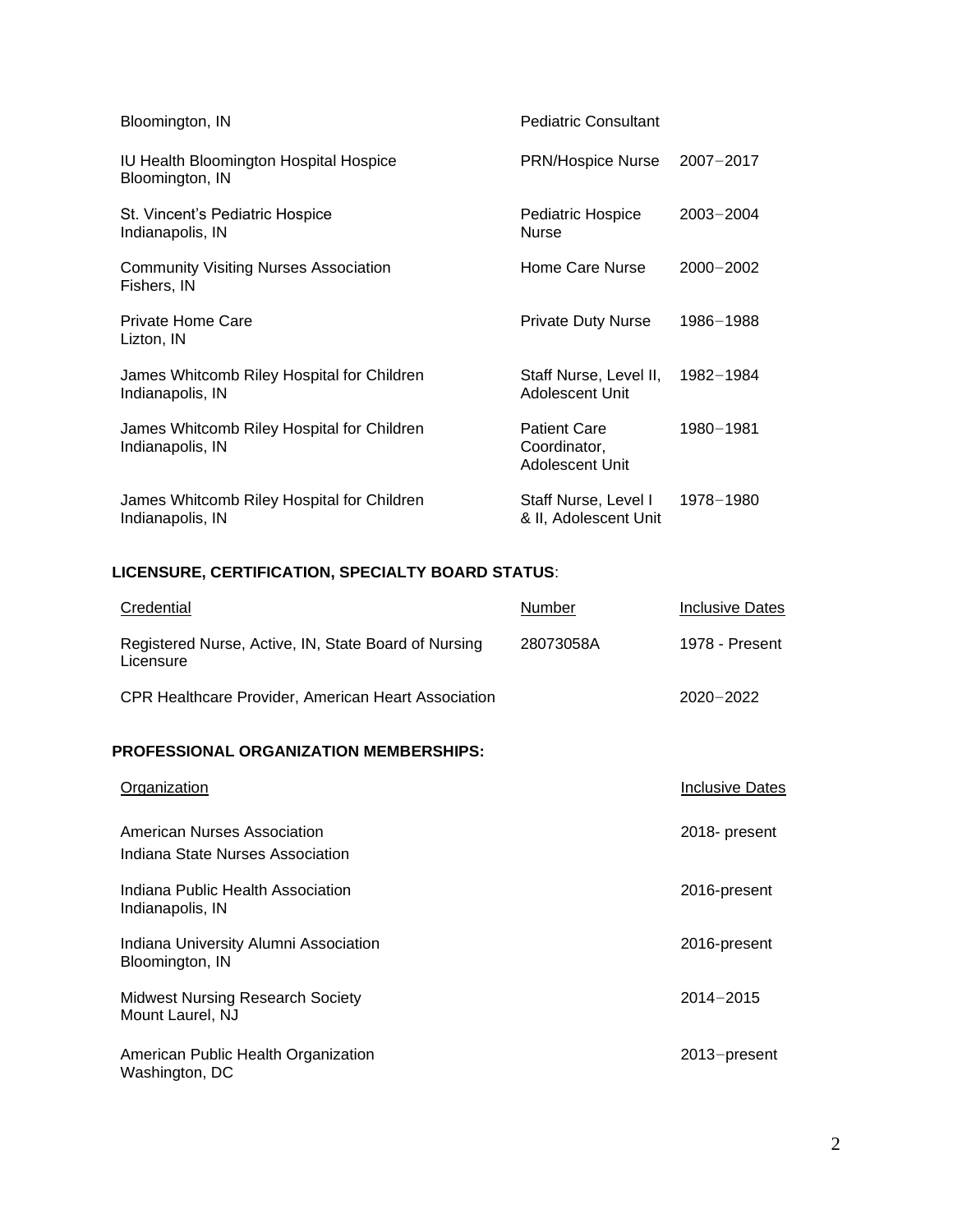| Association of Community Health Nursing Educators<br>Wheatridge, CO                                | $2013$ -present               |
|----------------------------------------------------------------------------------------------------|-------------------------------|
| Indiana League for Nursing<br>Indianapolis, IN                                                     | $2010 - 2011$                 |
| American Association of Colleges of Nursing<br>Washington, DC                                      | 2006-present                  |
| <b>International Nursing Association</b><br><b>Clinical Simulation and Learning</b><br>Spokane, WA | $2007 - 2009$                 |
| Sigma Theta Tau, Alpha Chapter<br>Indianapolis, IN                                                 | 2007-present                  |
| National League for Nursing<br>New York, NY                                                        | 2006-present                  |
| American Nurses' Association<br>Silver Spring, MD                                                  | 1981-1983                     |
| Sigma Theta Tau, Epsilon Chapter<br>Columbus, OH                                                   | 1978-1983<br>2016-present     |
| Sigma Theta Tau, International Chapter<br>Indianapolis, IN                                         | 1978-1983 and<br>2007-present |
| The Ohio State University Alumni Association<br>Columbus, OH                                       | 1978-present                  |
| Alpha Lambda Delta Honors Society<br>Macon, GA                                                     | 1974-present                  |

# **PROFESSIONAL HONORS AND AWARDS: (\*in rank, #refereed)**

| <b>TEACHING</b><br><b>Award Name</b>                                                                                               | Granted By                                                                        | Date Awarded |
|------------------------------------------------------------------------------------------------------------------------------------|-----------------------------------------------------------------------------------|--------------|
| *Addressing Youth Substance Use and<br>Prevention through Social-Emotional<br>Learning: Implementing the Second Step<br>Curriculum | Center for Rural<br>Engagement<br><b>Indiana University</b><br><b>Bloomington</b> | 2020         |
| Recognition Award for Excellence in Education                                                                                      | Sigma Theta Tau<br>International, Alpha<br>Chapter                                | 2019         |
| Best Interactive Learning IUB<br><b>BSN Faculty Retreat Recognition</b>                                                            | <b>IU School of Nursing</b><br><b>Faculty Awards Committee</b>                    | 2018         |
| Most Innovative Clincal Faculty IUB<br><b>BSN Faculty Retreat Recognition</b>                                                      | <b>IU School of Nursing</b><br><b>Faculty Awards Committee</b>                    | 2018         |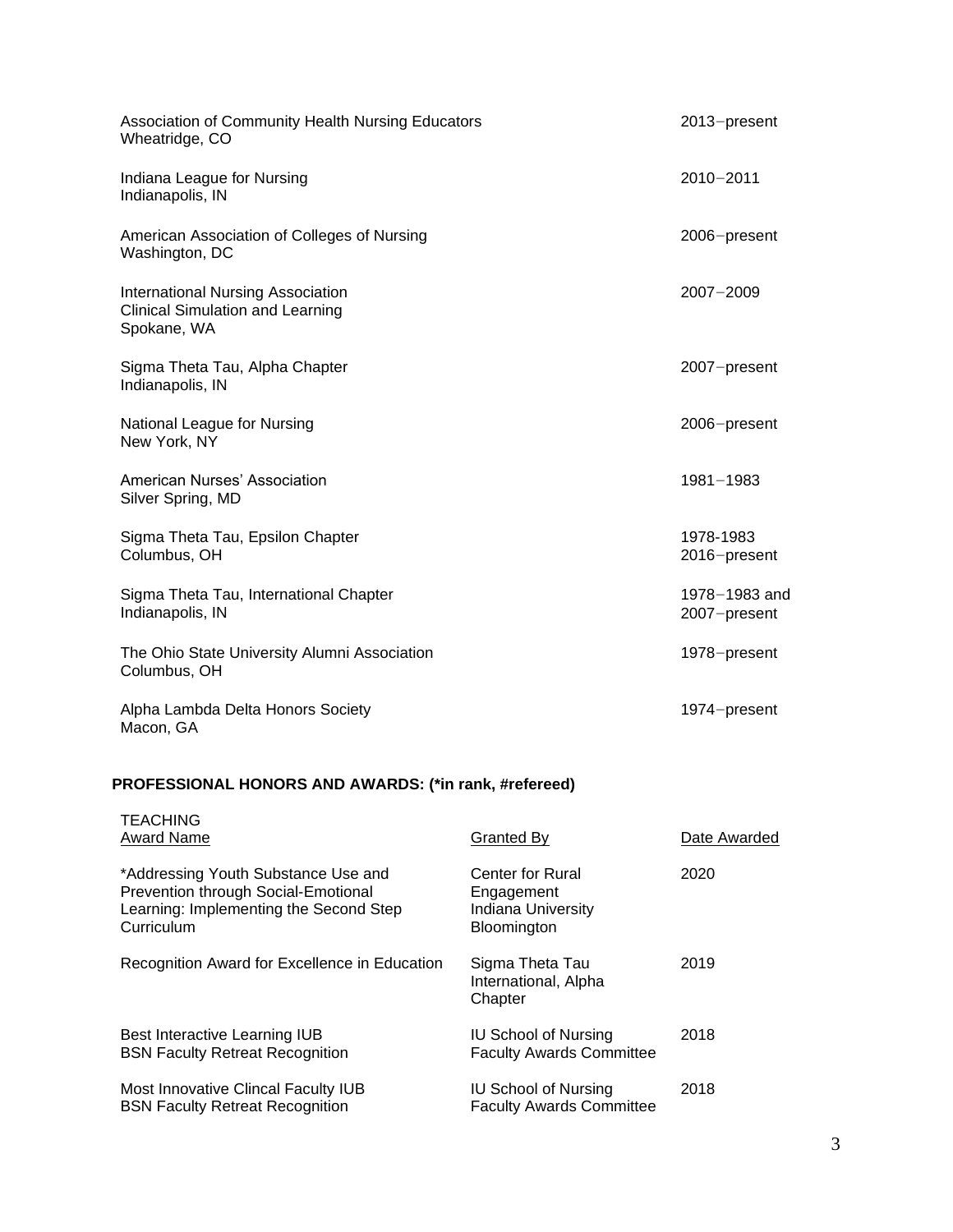| Dean's Faculty Award for Partnerships, \$500                                                                |                                 | <b>IU School of Nursing</b><br><b>Faculty Awards Committee</b>          | 2017             |
|-------------------------------------------------------------------------------------------------------------|---------------------------------|-------------------------------------------------------------------------|------------------|
| <b>FACET Spring Retreat Fund, \$125</b>                                                                     |                                 | Faculty Colloquium on<br><b>Excellence in Teaching</b>                  | 2016             |
| Trustee's Teaching Award, \$2,500                                                                           |                                 | <b>IU School of Nursing</b><br><b>Faculty Awards Committee</b>          | 2016             |
| <b>Inaugural Clinical Faculty Mentoring Initiative</b>                                                      |                                 | <b>IU School of Nursing</b>                                             | 2015             |
| FACET/Mack Center SoTL Travel Grant, \$750                                                                  |                                 | Faculty Colloquium on<br><b>Excellence in Teaching</b>                  | 2015             |
| Dean's Faculty Award for Innovation, \$400                                                                  |                                 | <b>IU School of Nursing</b><br><b>Faculty Awards Committee</b>          | 2015             |
| <b>OVERALL/OTHER</b><br><b>Award name</b>                                                                   |                                 | <b>Granted By</b>                                                       | Date             |
| Stipend Award, Human Development Program,<br>\$4,000                                                        |                                 | <b>IU School of Nursing</b>                                             | 2009-2011        |
| Scholarship Fund, \$1,000                                                                                   |                                 | Indiana League for Nursing<br>Indiana Nurses Foundation                 | 2010             |
| Workforce Development Scholarship, \$10,000                                                                 |                                 | <b>Workforce Development</b><br>Region 8, Grant Fund<br><b>Division</b> | $2008 - 2009$    |
| <b>PROFESSIONAL DEVELOPMENT:</b>                                                                            |                                 |                                                                         |                  |
| Course/Workshop Title                                                                                       | Provider                        |                                                                         | Date             |
| *149 <sup>th</sup> Annual Meeting                                                                           | Denver, CO                      | American Public Health Association                                      | October 2021     |
| *Meet the Editor: Dr. Martha<br>Dewey Bergren                                                               | <b>School Nursing</b>           | National Association of<br>Silver Spring, MD                            | Sept. 2021       |
| *IUSON Health Policy<br><b>Roundtable Series</b><br>Addressing Indiana's Critical<br>Health Issues for 2022 | Indianapolis, IN                | <b>IU School of Nursing</b>                                             | Sept. 2021       |
| *Faculty Development Day                                                                                    | Bloomington, IN                 | <b>IU School of Nursing</b>                                             | August 2021      |
| *Documenting Your Teaching:<br>An Introduction                                                              | and Learning<br>Indianpolis, IN | <b>IUPUI Center for Teaching</b>                                        | <b>July 2021</b> |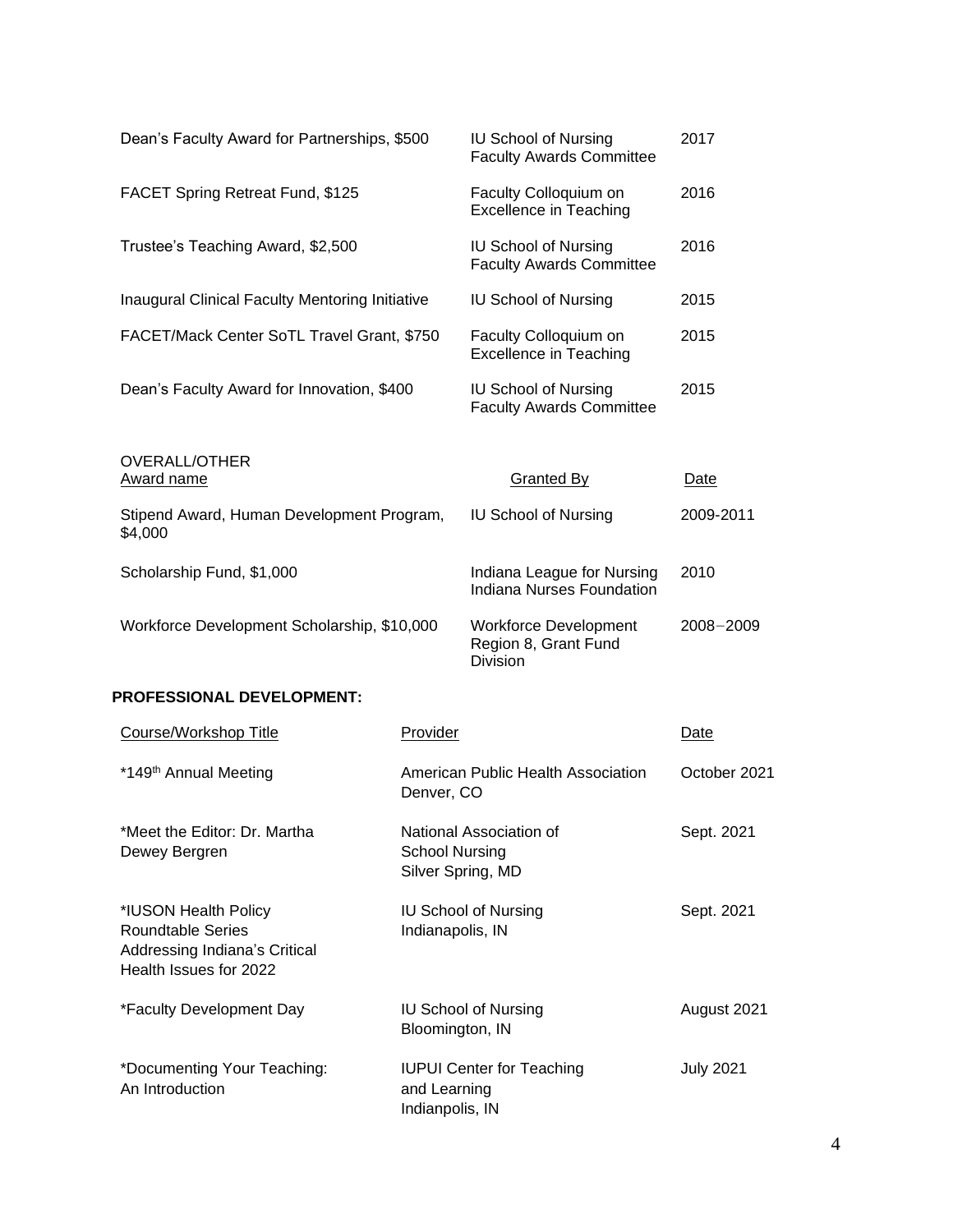| *ACHNE 43rd Annual Institute<br>Advocacy in Community/Public<br>Health Nursing Policy, Education,<br>and Research                             | Association of Community Health<br><b>Nursing Educators</b><br>Alexandria, VA                  | <b>June 2021</b> |
|-----------------------------------------------------------------------------------------------------------------------------------------------|------------------------------------------------------------------------------------------------|------------------|
| *BSN Core Retreat                                                                                                                             | <b>IU School of Nursing</b><br>Indianpolis, IN                                                 | May 2021         |
| *LGBTQ+ Conference                                                                                                                            | Indiana University School of<br>Medicine<br>Indianapolis, IN                                   | March 2021       |
| *Mental Health First Aid                                                                                                                      | <b>Prevention Insights</b><br>Indiana University School<br>of Public Health<br>Bloomington, IN | March 2021       |
| *Race, Caste, and Inequality:<br>A Conversation with Isabel Wilkerson                                                                         | Indiana University<br><b>Office of University Events</b><br>Bloomington, IN                    | February 2021    |
| *148 <sup>th</sup> Annual Meeting                                                                                                             | American Public Health Assocation<br>San Francisco, CA                                         | October 2020     |
| *Returning to K-12 Education:<br>Using Science to Keep Children,<br><b>Teachers &amp; Staff Safe</b><br>Webinar                               | American Public Health<br>Associaton and National<br>Academy of Medicine<br>Washington, DC     | August 2020      |
| *BSN Core Faculty Welcome<br><b>Back Retreat</b>                                                                                              | <b>IU School of Nursing</b><br>Indianapolis, IN                                                | August 2020      |
| *13th Annual Indiana University<br><b>Education Conference</b>                                                                                | Indiana University<br>Indiana Black Expo<br>Indianapolis, IN                                   | <b>July 2020</b> |
| *Teaching Through Resistance:<br>Identifying and Diffusing Class-<br>Room Resistance to Diversity                                             | <b>Diversity Education</b><br>Indiana University<br>Bloomington, IN                            | June 2020        |
| *Decolonizing the Curricula: Revo-<br>lutionalizing Our Syllbai and Class-<br>rooms                                                           | <b>Diversity Education</b><br>Indiana University<br>Bloomington, IN                            | <b>June 2020</b> |
| 42 <sup>nd</sup><br>*ACHNE<br>Annual<br>Institute<br>Building a Vibrant Path to Population<br>Health:<br><b>Emerging Trends Opportunities</b> | Association of Community Health<br><b>Nursing Educators</b><br>Louisville, KY                  | June 2020        |
| *NLN Writing Workshop                                                                                                                         | National League for Nursing<br>Indianapolis, IN                                                | May 2020         |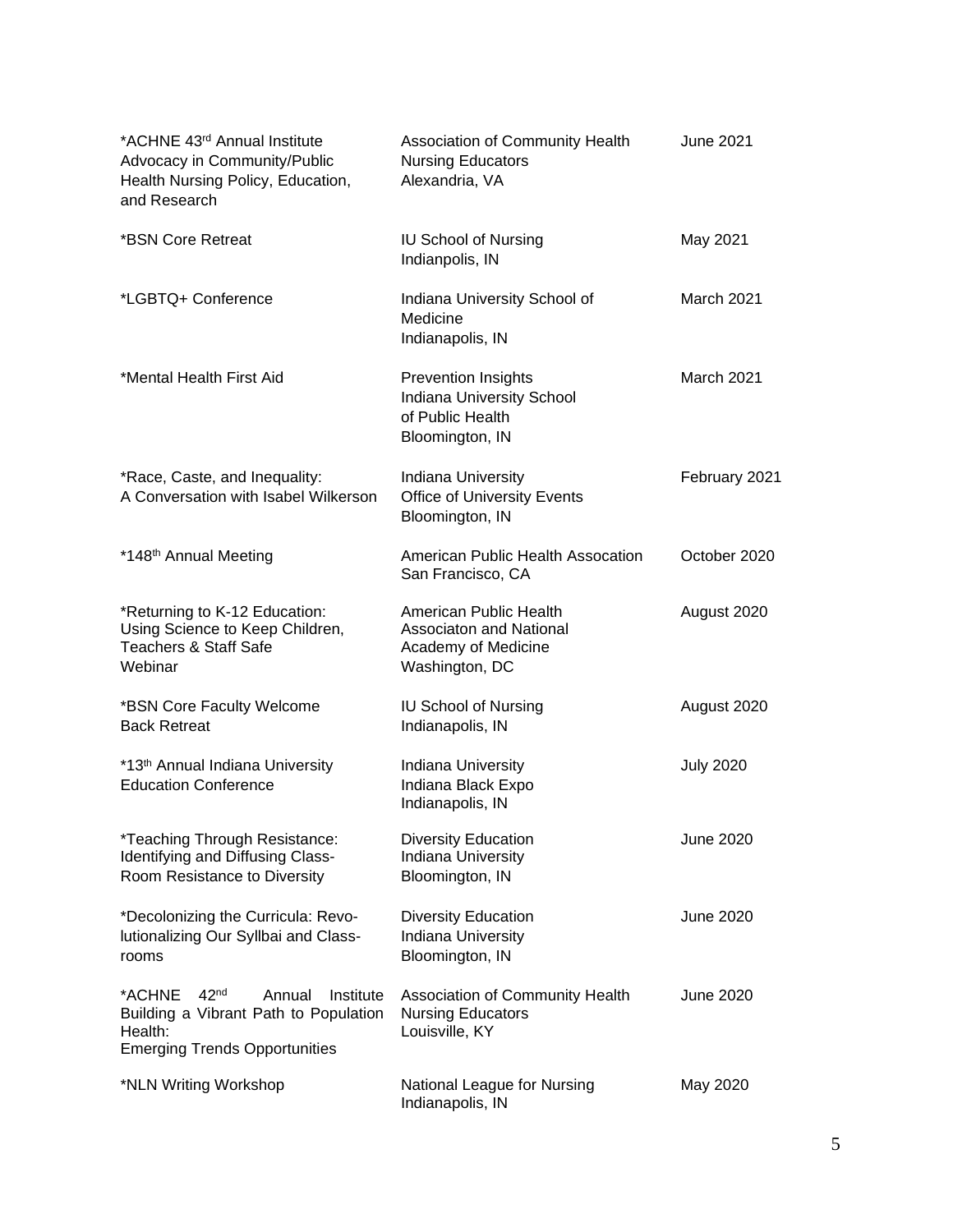| *COVID-19 Testing: Possibilites,<br>Challenges, and Ensuring Equity<br>Webinar            | American Public Health<br>Association and National<br>Academy of Medicine<br>Washington, D.C. | April 2020        |
|-------------------------------------------------------------------------------------------|-----------------------------------------------------------------------------------------------|-------------------|
| *Middle School Online Advisory<br>Programs During School Closure<br>Webinar               | Committee for Children<br>Seattle, WA                                                         | April 2020        |
| *Second Step for Middle School:<br>Create a Culture of Connectedness<br>Webinar           | <b>Committee for Children</b><br>Seattle, WA                                                  | April 2020        |
| *BSN Core Faculty Development<br>Workshop                                                 | <b>IU School of Nursing</b><br>Bloomington, IN                                                | January 2020      |
| 147th Annual Meeting                                                                      | American Public Health Association<br>Philadelphia, PA                                        | November<br>2019  |
| 3 <sup>rd</sup><br>Annual South Central Indiana<br><b>Opioid Summit</b>                   | <b>Monroe County Government</b><br>Bloomington, IN                                            | September<br>2019 |
| 2019 Academia & Service Meet &<br>Greet                                                   | IU Health Bloomington Hospital<br>Bloomington, IN                                             | August 2019       |
| IU School of Nursing Unifying Retreat                                                     | <b>IU School of Nursing</b><br>Indianapolis, IN                                               | August 2019       |
| <b>ATI Training Workshop</b>                                                              | <b>IU School of Nursing</b><br>Bloomington, IN                                                | August 2019       |
| <b>Concept-Based Curriculum Faculty</b><br>Development                                    | <b>IU School of Nursing</b><br>Bloomington, IN                                                | August 2019       |
| <b>Faculty Development Workshop</b>                                                       | <b>IU School of Nursing</b><br>Bloomington, IN                                                | August 2019       |
| ACHNE 41 <sup>st</sup> Annual Institute Culture<br>of Health: Equity Thrives on Diversity | Association of Community Health<br><b>Nursing Educators</b><br>Phoenix, AZ                    | <b>June 2019</b>  |
| 146 <sup>th</sup> Annual Meeting                                                          | American Public Health Association<br>San Diego, CA                                           | November<br>2018  |
| <b>INSHAPE 2018 Conference</b>                                                            | <b>INSHAPE</b> (Indiana Society for Health<br>and Physical Educators)<br>Indianapolis, IN     | November<br>2018  |
| Annual South Central Indiana<br>2 <sub>nd</sub><br><b>Opioid Summit</b>                   | <b>Monroe County Government</b><br>Bloomington, IN                                            | September         |
| Sexual<br>Misconduct<br>Policies,                                                         | Indiana University                                                                            | 2018              |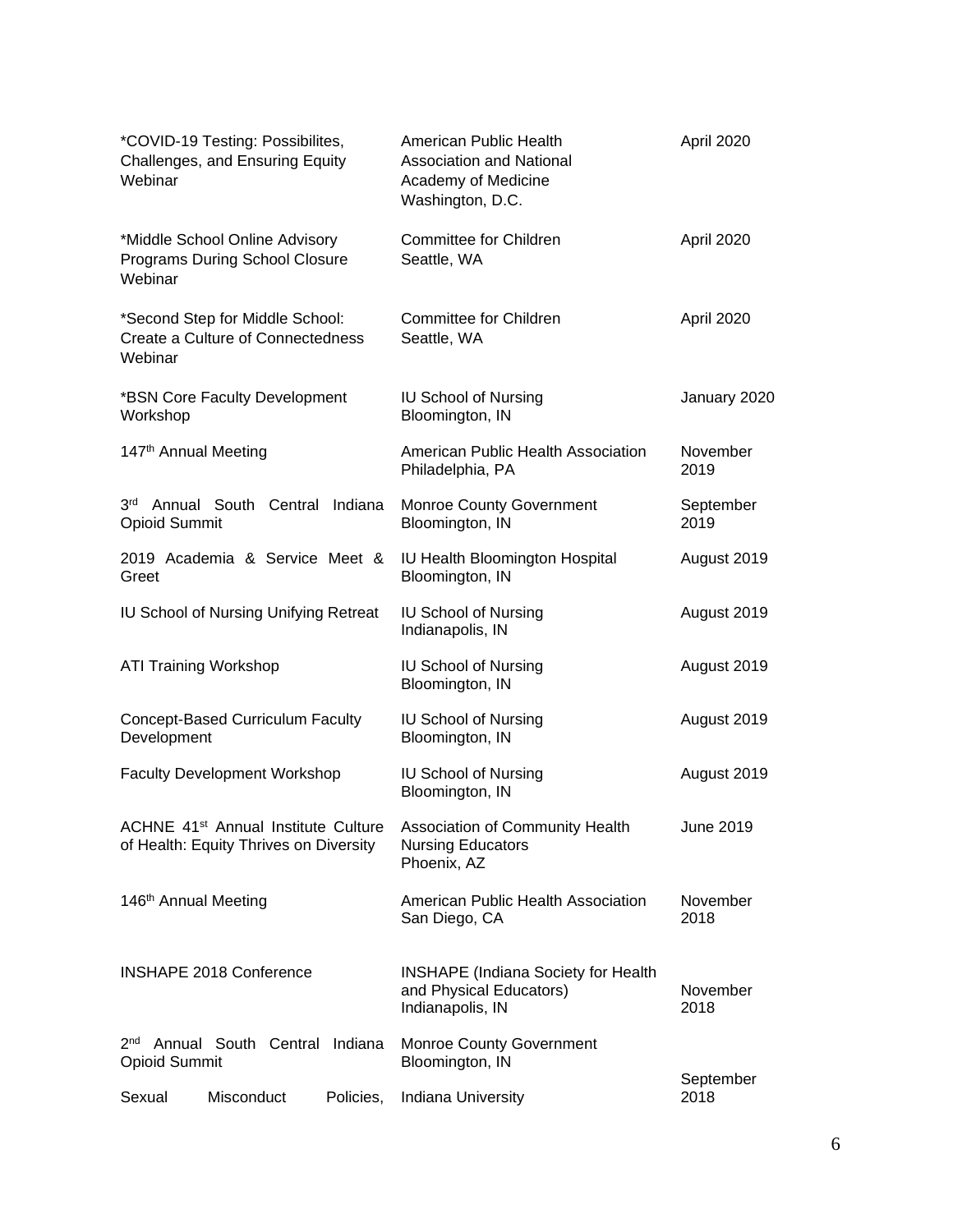| Processes,<br>and<br>Resources:<br><b>Employee Training</b>                                                    | Bloomington, IN                                                                      |                                                               |
|----------------------------------------------------------------------------------------------------------------|--------------------------------------------------------------------------------------|---------------------------------------------------------------|
|                                                                                                                |                                                                                      | August 2018<br>August 2017                                    |
| 2018 Academia & Service Meet &<br>Greet                                                                        | IU Health Bloomington Hospital<br>Bloomington, IN                                    | August 2018                                                   |
| <b>Nurse Family Partnership</b>                                                                                | <b>Local Council of Women</b><br>Bloomington, IN                                     | <b>July 2018</b>                                              |
| Promoting and Tenure Workshop                                                                                  | Indiana University School of Nursing<br>Indianapolis, IN                             | November2016<br>November<br>2014                              |
| <b>Dossier Preparation Workshop</b><br>Promotion and Tenure Workshop                                           | <b>Academic Affairs</b><br>Indiana University<br>Indianapolis, IN                    | March 2015<br>October2018<br>November<br>2017<br>October 2015 |
| Promotion in the Clinical Ranks<br>Promotion and Tenure Workshop                                               | <b>Academic Affairs</b><br>Indiana University<br>Indianapolis, IN                    | March 2016                                                    |
| <b>Excellence in Teaching</b><br>Promotion and Tenure Workshop                                                 | <b>Academic Affairs</b><br>Indiana University<br>Indianapolis, IN                    | January 2016                                                  |
| Celebrating a Decade of Connecting<br>the Dots' 2018 Annual School Health<br>Conference                        | The Indiana School Health Network<br>Indianapolis, IN                                | <b>June 2018</b>                                              |
| 'Celebrating the Past, Envisioning the<br>Future' ACHNE Annual Institute                                       | Association of Community Health<br><b>Nursing Educators</b><br>New Orleans, LA       | <b>June 2018</b>                                              |
| Grand Challenge Ideas Lab                                                                                      | <b>Grand Challenge Addiction Initiative</b><br>Indiana University<br>New Harmony, IN | June 2018                                                     |
| <b>BSN Program Evaluation</b>                                                                                  | <b>IU School of Nursing</b><br>Indianapolis, IN                                      | May 2018                                                      |
| <b>CTSI Opioid Conference</b>                                                                                  | Indiana Clinical and Translational<br>Sciences Institute (CTSI)<br>Bloomington, IN   | April 2018                                                    |
| 'Creating<br>Health<br>Opportunity<br>&<br>Through Innovative Partnerships'                                    | Indiana Public Health Association<br>Bloomington, IN                                 | April 2018                                                    |
| 'Development of a 10 Item Tool to<br>Identify Advanced Practice Nursing<br>Readiness to Prescribe Pre-Exposure | <b>IU School of Nursing</b><br>Bloomington, IN                                       | April 2018                                                    |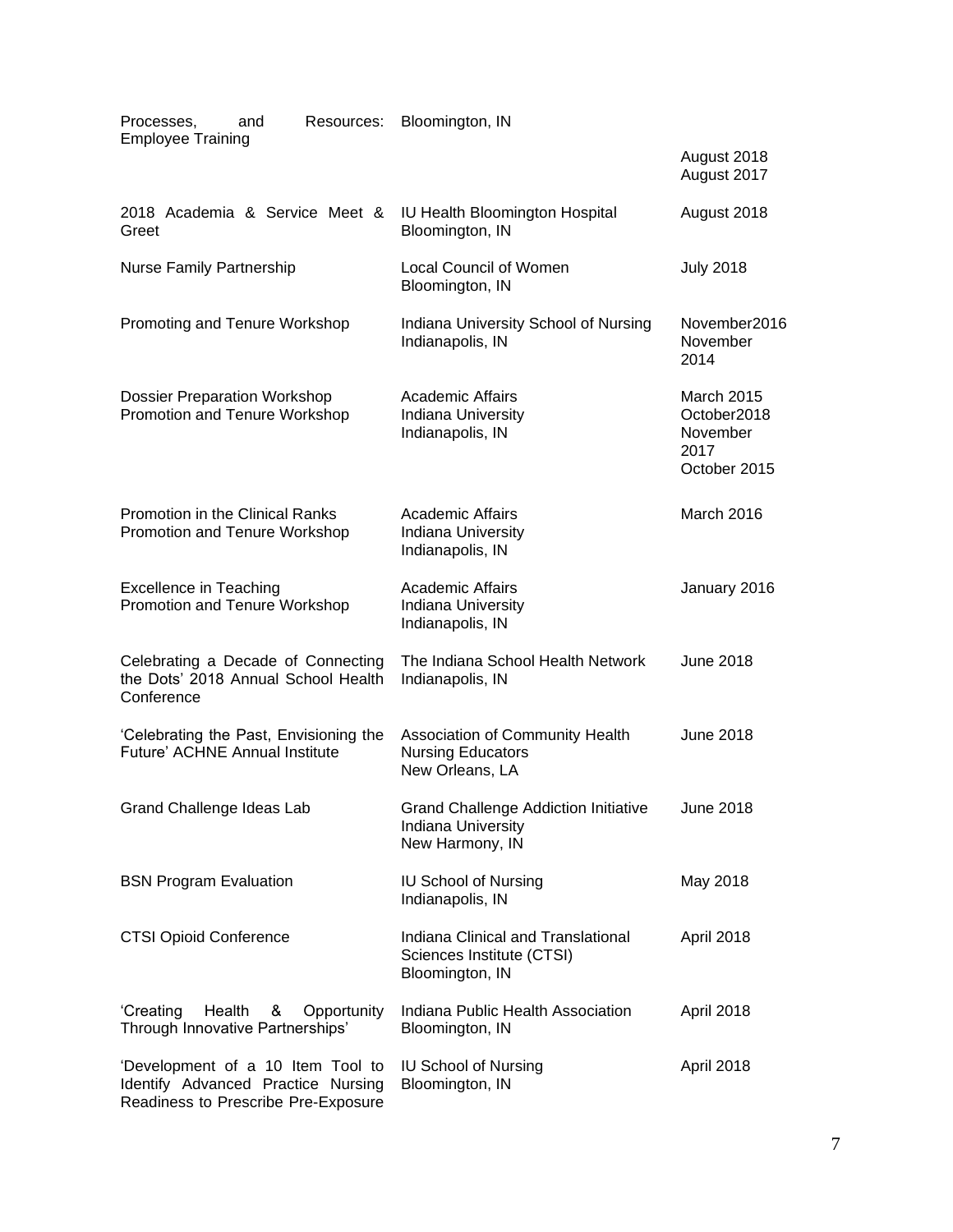Prophylaxis'

| 'Reporting and Reviewing Research:<br>Peer Review & Publication Practices<br>and Responsible Authorship'              | Indiana University - Bloomington<br>Responsible Conduct of Research<br><b>Series</b><br>Bloomington, IN | February 2018                    |
|-----------------------------------------------------------------------------------------------------------------------|---------------------------------------------------------------------------------------------------------|----------------------------------|
| Second<br>Annual<br>Interprofessional<br>Practice and Education in Indiana:<br>Bringing It All Together/IPE Statewide | Indiana Interprofessional Practice and<br>Education Conference Collaborative,<br>Indianapolis, IN       | November<br>2017                 |
| Conference<br>145 <sup>th</sup> Annual Meeting                                                                        | American Public Health Association<br>Atlanta, GA                                                       | November<br>2017                 |
| South Central Indiana Opioid Summit                                                                                   | <b>Monroe County Government</b><br>Bloomington, IN                                                      | September<br>2017                |
| <b>NLN Writing Workshop</b>                                                                                           | National League for Nursing<br>Indianapolis, IN                                                         | <b>June 2017</b>                 |
| 'Developing and Supporting<br>Leadership' Annual Institute                                                            | Association of Community Health<br><b>Nursing Educators</b><br>Baltimore, MD                            | <b>June 2017</b>                 |
| Measuring BSN Competencies in<br>Public and Population Health Webinar                                                 | American Association of Colleges of<br>Nursing<br>Washington, DC                                        | May 2017                         |
| Evaluation of the BSN Curriculum                                                                                      | <b>IU School of Nursing</b><br>Indianapolis, IN                                                         | May 2017                         |
| Non-Tenure Track Town Hall                                                                                            | Indiana University<br>Bloomington, IN                                                                   | April 2017                       |
| <b>Effective Communication Workshop</b>                                                                               | <b>IU School of Nursing</b><br>Bloomington, IN                                                          | April 2017                       |
| <b>Culture Workshop</b>                                                                                               | <b>IU School of Nursing</b><br>Bloomington, IN                                                          | December<br>2016                 |
| 144 <sup>th</sup> Annual Meeting                                                                                      | American Public Health Association<br>Colorado, CO                                                      | October 2016<br>November<br>2016 |
| Leadership Connection: Influencing<br>Change Through Leadership                                                       | Sigma Theta Tau International<br>Indianapolis, IN                                                       | September<br>2016                |
| Medication-Assisted Treatment (MAT)<br>for Opioid Use Disorders                                                       | Monroe County Think Tank<br>Bloomington, IN                                                             | August 2016                      |
| <b>Culture Workshop</b>                                                                                               | <b>IU School of Nursing</b><br>Bloomington, IN                                                          | August 2016                      |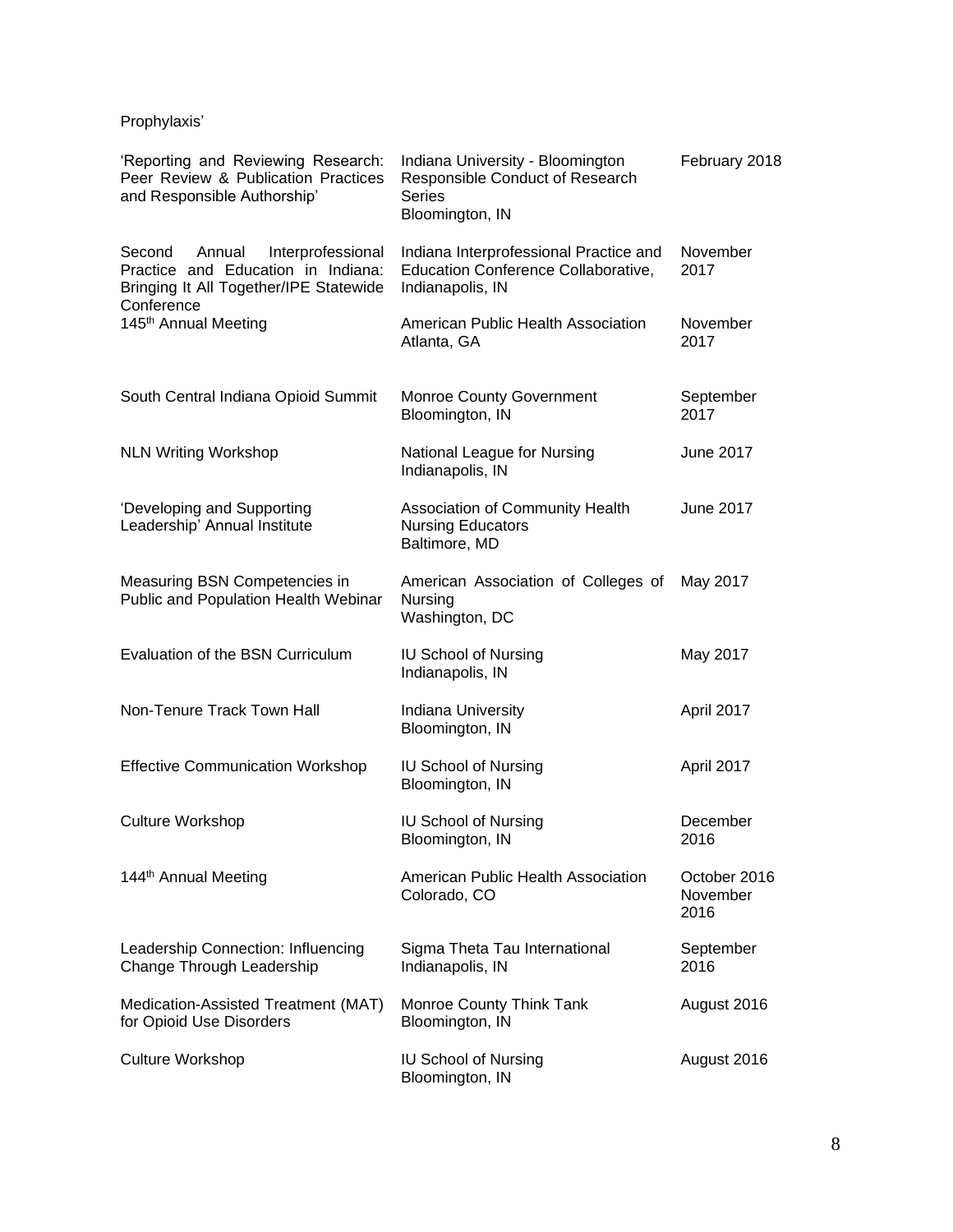| <b>Professional Development</b><br><b>Standards of Best Practice</b><br>Simulation        | <b>IU School of Nursing</b><br>Bloomington, IN                                                                | August 2016       |
|-------------------------------------------------------------------------------------------|---------------------------------------------------------------------------------------------------------------|-------------------|
| Say It Straight Training                                                                  | <b>Centerstone Community Capacity</b><br>For Prevention and Education<br>Bloomington, IN                      | <b>July 2016</b>  |
| <b>NLN Writing Workshop</b>                                                               | National League for Nursing<br>Indianapolis, IN                                                               | June 2016         |
| 'Public Health Nursing: Key to Our<br>Nation's Health' Annual Institute                   | Association of Community Health<br><b>Nursing Educators</b><br>Indianapolis, IN                               | June 2016         |
| <b>FACET Retreat 2016:</b><br>Discovering the Learner Within                              | IU Faculty Colloquium on Excellence<br>in Teaching (FACET)<br>Indianapolis, IN                                | May 2016          |
| <b>Optimal Care for Seniors:</b><br>A Multi-Disciplinary Geriatric Care<br>Conference     | IU Health Bloomington Hospital<br>Bloomington, IN                                                             | May 2016          |
| 'Program Updates and Instructions for<br>Responsible Curricular Change'                   | <b>IU School of Nursing</b><br>Indianapolis, IN                                                               | May 2016          |
| 'Health and Wellness Initiative'                                                          | <b>IU School of Nursing</b><br>Bloomington, IN                                                                | January 2016      |
| Bloomington Interprofessional<br><b>Practice and Education Retreat</b>                    | Indiana University<br>Center for Interprofessional Health<br><b>Education and Practice</b><br>Bloomington, IN | November<br>2015  |
| 143rd Annual Meeting                                                                      | American Public Health Association<br>Chicago, IL                                                             | November<br>2015  |
| Professional<br>'Avoiding<br>and Legal<br>Liabilities'                                    | <b>IU School of Nursing</b><br>Bloomington, IN                                                                | September<br>2015 |
| Back to the Basics of Promotion and<br>Tenure                                             | <b>Academic Affairs</b><br>Indiana University<br>Indianapolis, IN                                             | August 2015       |
| Sigma Theta Tau International's 26th<br><b>International Nursing Research</b><br>Congress | Sigma Theta Tau International<br>San Juan, Puerto Rico                                                        | <b>July 2015</b>  |
| 'New PHN Frontiers: Informatics &<br>Beyond' Annual Institute                             | Association of Community Health<br><b>Nursing Educators</b><br>Denver, CO                                     | June 2015         |
| 'Evaluation in the IUSON'                                                                 | <b>IU School of Nursing</b>                                                                                   | May 2015          |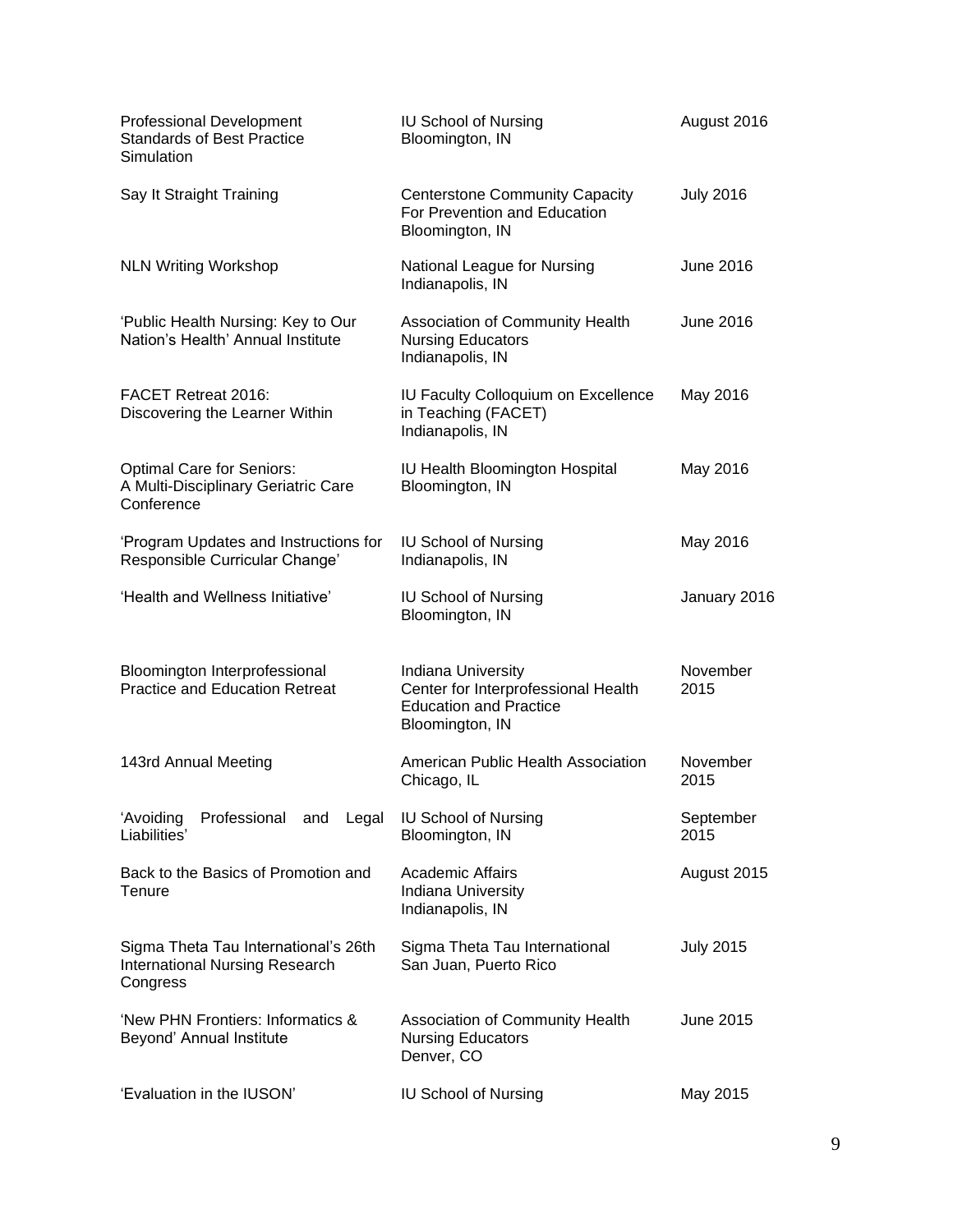Columbus, IN

| <b>MNRS 39th Annual Research</b><br>Conference                                                       | <b>Midwest Nursing Research Society</b><br>Indianapolis, IN                    | <b>March 2015</b> |
|------------------------------------------------------------------------------------------------------|--------------------------------------------------------------------------------|-------------------|
| 'Online Course Questionnaire'<br><b>Nursing Faculty Meeting</b>                                      | <b>IU School of Nursing</b><br>Bloomington, IN                                 | January 2015      |
| 142nd Annual Meeting                                                                                 | American Public Health Association<br>New Orleans, LA                          | November<br>2014  |
| "Flight of the Phoenix" Education<br>Summit                                                          | National League for Nursing<br>Phoenix, AZ                                     | September 2014    |
| "Advancing Care Excellence for<br>Seniors Part 2" Pre-Education<br>Summit                            | National League for Nursing<br>Phoenix, AZ                                     | September 2014    |
| <b>Health Coaching Workshop</b><br><b>Faculty Development</b>                                        | <b>IU School of Nursing</b><br>Bloomington, IN                                 | August 2014       |
| Distinguished Lectureship Series<br>100th Anniversary Celebration                                    | <b>IU School of Nursing</b><br>Indianapolis, IN                                | June 2014         |
| 'Social Justice: Within & Beyond Our<br><b>Borders' Annual Institute</b>                             | Association of Community Health<br><b>Nursing Educators</b><br>San Antonio, TX | June 2014         |
| 'Faculty Development'                                                                                | <b>IU School of Nursing</b><br>Indianapolis, IN                                | May 2014          |
| 141st Annual Meeting                                                                                 | American Public Health Association<br>Boston, MA                               | November 2013     |
| Annual National League for Nursing<br><b>Technology Conference</b>                                   | National League for Nursing<br>Philadelphia, PA                                | October 2013      |
| 18th Annual Nursing and Health<br>Professions Educator Conference                                    | University of Southern Indiana<br>Evansville, IN                               | October 2013      |
| <b>Health Coaching Basics</b><br><b>Faculty Development Retreat</b>                                  | <b>IU School of Nursing</b><br>Bloomington, IN                                 | August 2013       |
| Sims Institute<br><b>Faculty Development</b>                                                         | <b>Fairbanks Simulation Center</b><br>Indianapolis, IN                         | August 2013       |
| 'Evidenced-based Population<br>Nursing:<br><b>General and Advanced Practice'</b><br>Annual Institute | Association of Community Health<br><b>Nursing Educators</b><br>Cary, NC        | <b>June 2013</b>  |
| 'Why Civility Matters in Nursing<br><b>Education: Strategies for Prevention</b>                      | <b>IU School of Nursing</b><br>Indianapolis, IN                                | May 2013          |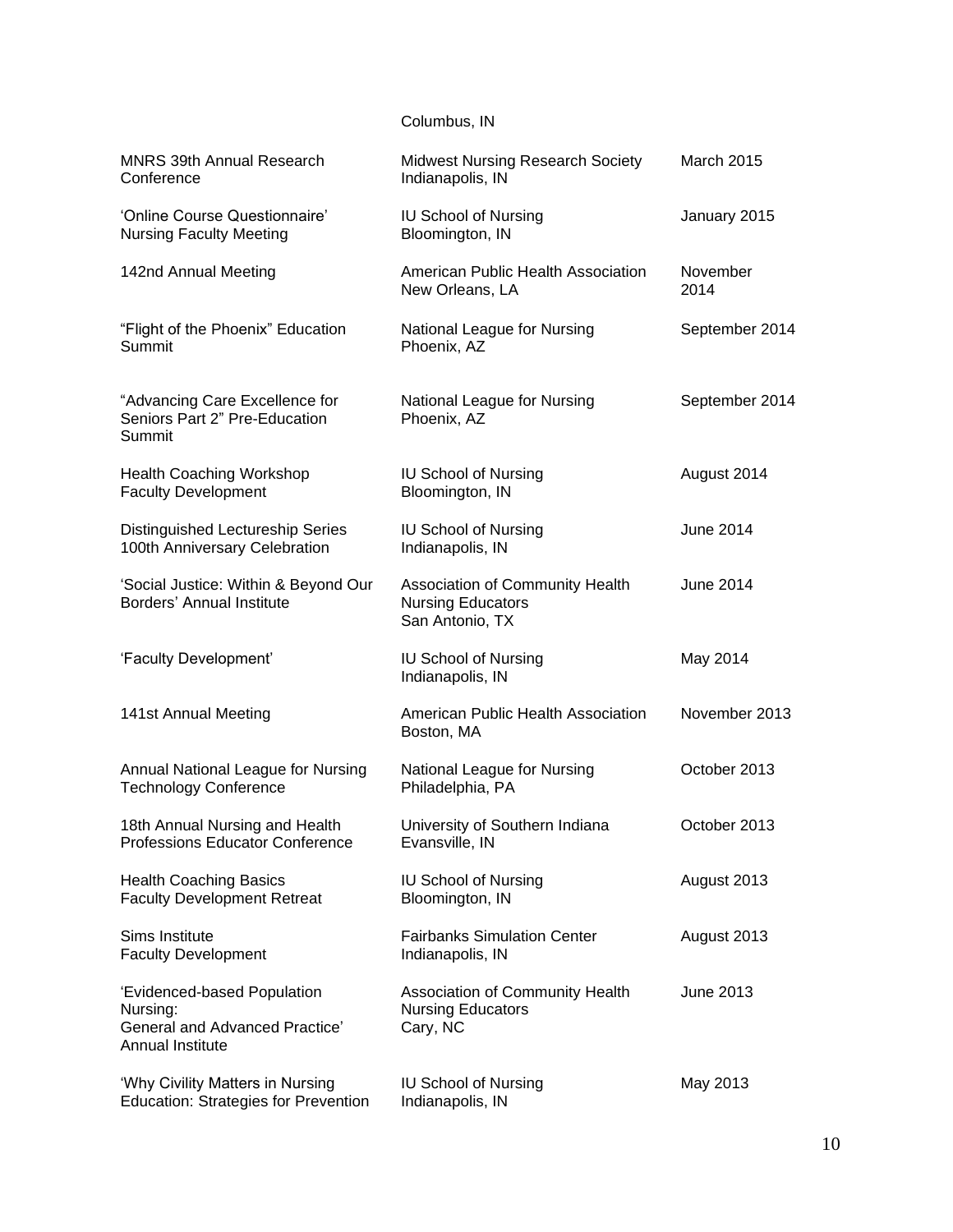and Intervention" Mary E. Culbertson Symposium

| 'Concept Based Curriculum'                                                                          | <b>IU School of Nursing</b><br>Columbus, IN                                      | May 2013          |
|-----------------------------------------------------------------------------------------------------|----------------------------------------------------------------------------------|-------------------|
| <b>IUSON Core Faculty and Staff</b><br><b>Retreat for Strategic Planning</b>                        | <b>IU School of Nursing</b><br>Indianapolis, IN                                  | May 2013          |
| Advancing Care Excellence for<br>Seniors: Innovations in Teaching<br>Conference                     | National League for Nursing<br>Indianapolis, IN                                  | <b>April 2013</b> |
| Publish or Perish: A Short Course in<br><b>Scholarly Publication</b>                                | National League for Nursing<br>New York, NY                                      | Sept.-Dec. 2012   |
| "Opening Doors to Leadership:<br>Purpose, Power, Passion"<br><b>NLN Education Summit</b>            | National League for Nursing<br>Anaheim, CA                                       | September 2012    |
| <b>IUSON Core Faculty and Staff</b><br><b>Retreat for Strategic Planning</b>                        | <b>IU School of Nursing</b><br>Indianapolis, IN                                  | August 2012       |
| "Teach-back" In-service Workshop                                                                    | IU Health Bloomington Hospital<br>Bloomington, IN                                | <b>July 2012</b>  |
| Innovations in Nursing Education<br><b>Research Conference</b>                                      | National League for Nursing<br>Sigma Theta Tau International<br>Indianapolis, IN | June 2012         |
| "Outside the Box: Research in<br>Nursing Education"<br><b>Billings Lecture</b>                      | <b>IU School of Nursing</b><br>Indianapolis, IN                                  | May 2012          |
| 'Concept Based Curriculum'                                                                          | <b>IU School of Nursing</b><br>Indianapolis, IN                                  | May 2012          |
| Narrative Pedagogy                                                                                  | <b>IU School of Nursing</b><br>Indianapolis, IN                                  | April 2012        |
| "Leading Academic Progression<br>Advancing the Health of the Nation"<br><b>NLN Education Summit</b> | National League for Nursing<br>Orlando, FL                                       | September 2011    |
| <b>Exploring a BSN Curriculum</b>                                                                   | <b>IU School of Nursing</b><br>Indianapolis, IN                                  | May 2011          |
| Giving and Receiving Feedback<br>In-Service Workshop                                                | IU Health Bloomington Hospital<br>Bloomington, IN                                | May 2011          |
| <b>Excellence in Teaching</b><br>Edward C. Moore Symposium                                          | <b>IUPUI Center for Teaching and</b><br>Learning<br>Indianapolis, IN             | February 2011     |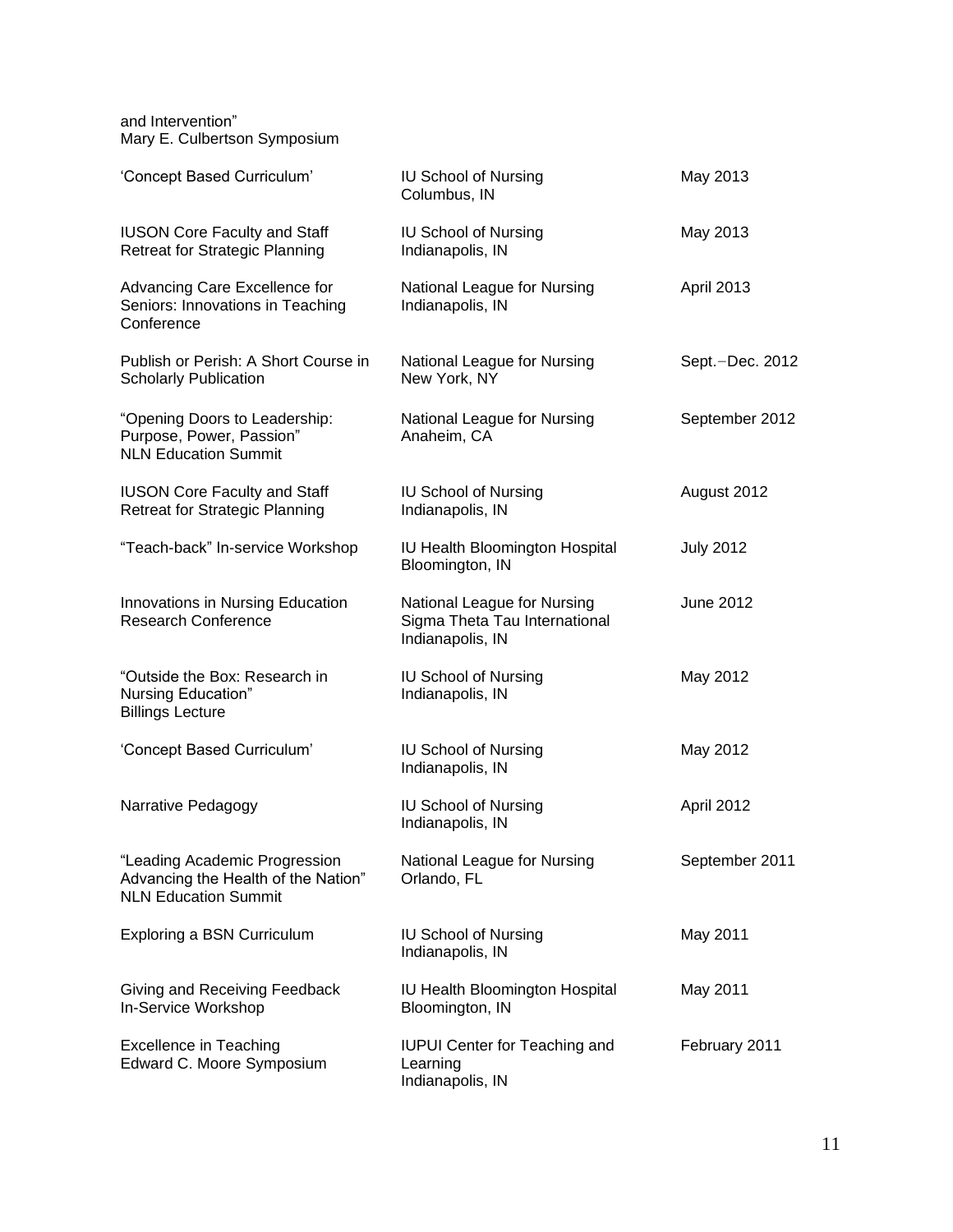| Quality and Safety Education for<br><b>Nurses</b>                                                        | <b>IU School of Nursing</b><br>Bloomington, IN               | August 2010      |
|----------------------------------------------------------------------------------------------------------|--------------------------------------------------------------|------------------|
| <b>Evaluation of BSN Curriculum</b>                                                                      | <b>IU School of Nursing</b><br>Indianapolis, IN              | May 2009         |
| <b>AACN BSN Essentials</b>                                                                               | <b>IU School of Nursing</b><br>Bloomington, IN               | August 2009      |
| "AACN BSN Essentials"<br>Mary E. Culbertson Symposium                                                    | <b>IU School of Nursing</b><br>Indianapolis, IN              | August 2008      |
| Vascular Access Workshop                                                                                 | <b>Bloomington Hospital</b><br>Bloomington, IN               | <b>June 2008</b> |
| <b>Evaluation of BSN Curriculum</b>                                                                      | <b>IU School of Nursing</b><br>Indianapolis, IN              | May 2008         |
| <b>Research Fellows</b>                                                                                  | <b>Bloomington Hospital</b><br>Bloomington, IN               | February 2008    |
| Igniting the Fire of EBP in Students:<br>Integration of EBP Principles Across<br>the Curriculum Workshop | <b>IU School of Nursing</b><br>Indianapolis, IN              | May 2007         |
| <b>Hot Issues Conference</b>                                                                             | American Association of Colleges of<br>Nursing<br>Denver, CO | April 2007       |
| <b>Getting Started with Clinical</b><br>Simulations in Education and Practice<br>Conference              | <b>IU School of Nursing</b><br>Indianapolis, IN              | March 2007       |
| Teaching for Safety in Complex<br><b>Healthcare Settings</b>                                             | <b>IU School of Nursing</b><br>Indianapolis, IN              | January 2007     |
| Annual National League of Nursing<br><b>Technology Conference</b>                                        | National League for Nursing<br>Baltimore, MD                 | November 2006    |

# **TEACHING: (Fall 2005 – present)**

| UNDERGRADUATE (* indicates co-taught course and amount, # indicates Course Leader) |                                                                            |                            |          |        |            |  |
|------------------------------------------------------------------------------------|----------------------------------------------------------------------------|----------------------------|----------|--------|------------|--|
| Course #                                                                           | <b>Short Title</b>                                                         | Format                     | Role     | Term   | Enrollment |  |
| B444                                                                               | Nursing Intensive: Managing Health<br>and Illness Across Care Environments | Didactic                   | #Faculty | FA2021 | 38         |  |
| <b>B444</b>                                                                        | Nursing Intensive: Managing Health                                         | Practicum<br>School<br>Age | #Faculty | FA2021 | 10         |  |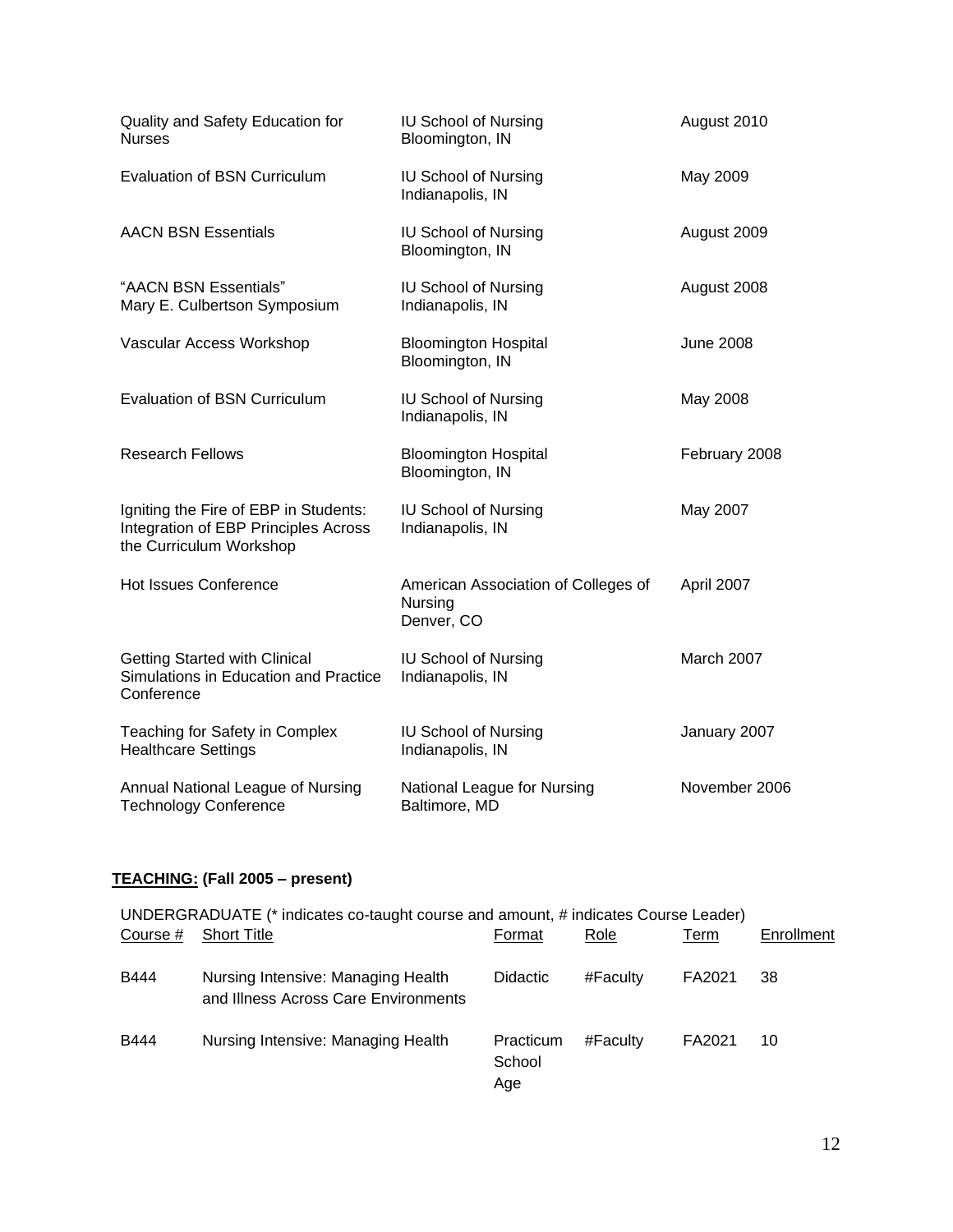| B444 | Nursing Intensive: Managing Health<br>and Illness Across Care Environments | <b>Didactic</b>             | #Faculty  | SP2021  | 40 |
|------|----------------------------------------------------------------------------|-----------------------------|-----------|---------|----|
| B444 | Nursing Intensive: Managing Health<br>and Illness Across Care Environments | Practicum<br>School<br>Age  | #Faculty  | SP2021  | 10 |
| B444 | Nursing Intensive: Managing Health<br>and Illness Across Care Environments | <b>Didactic</b>             | #Faculty  | FA 2020 | 38 |
| B444 | Nursing Intensive: Managing Health<br>and Illness Across Care Environments | Practicum<br>School<br>Age  | # Faculty | FA 2020 | 10 |
| B444 | Nursing Intensive: Managing Health<br>and Illness Across Care Environments | <b>Didactic</b>             | #Faculty  | SP2020  | 31 |
| B444 | Nursing Intensive: Managing Health<br>and Illness Across Care Environments | Practicum<br>School<br>Age  | #Faculty  | SP2020  | 10 |
| B444 | Nursing Intensive: Managing Health<br>and Illness Across Care Environments | <b>Didactic</b>             | #Faculty  | FA 2019 | 40 |
| B444 | Nursing Intensive: Managing Health<br>and Illness Across Care Environments | Practicum<br>School<br>Age  | #Faculty  | FA 2019 | 10 |
| B444 | Nursing Intensive: Managing Health<br>and Illness Across Care Environments | <b>Didactic</b>             | #Faculty  | SP 2019 | 36 |
| B444 | Nursing Intensive: Managing Health<br>and Illness Across Care Environments | Practicum<br>School<br>Age  | #Faculty  | SP 2019 | 9  |
| B444 | Nursing Intensive: Managing Health<br>and Illness Across Care Environments | Didactic                    | #Faculty  | SP 2018 | 28 |
| B444 | Nursing Intensive: Managing Health<br>and Illness Across Care Environments | Practicum<br>School<br>Age  | #Faculty  | SP 2018 | 8  |
| B444 | Nursing Intensive: Managing Health<br>and Illness Across Care Environments | <b>Didactic</b>             | #Faculty  | FA 2018 | 40 |
| B444 | Nursing Intensive: Managing Health<br>and Illness Across Care Environments | Practicum<br>School<br>Age  | #Faculty  | FA 2018 | 10 |
| B444 | Nursing Intensive: Managing Health<br>and Illness Across Care Environments | Practicum<br>Older<br>Adult | #Faculty  | SP 2017 | 9  |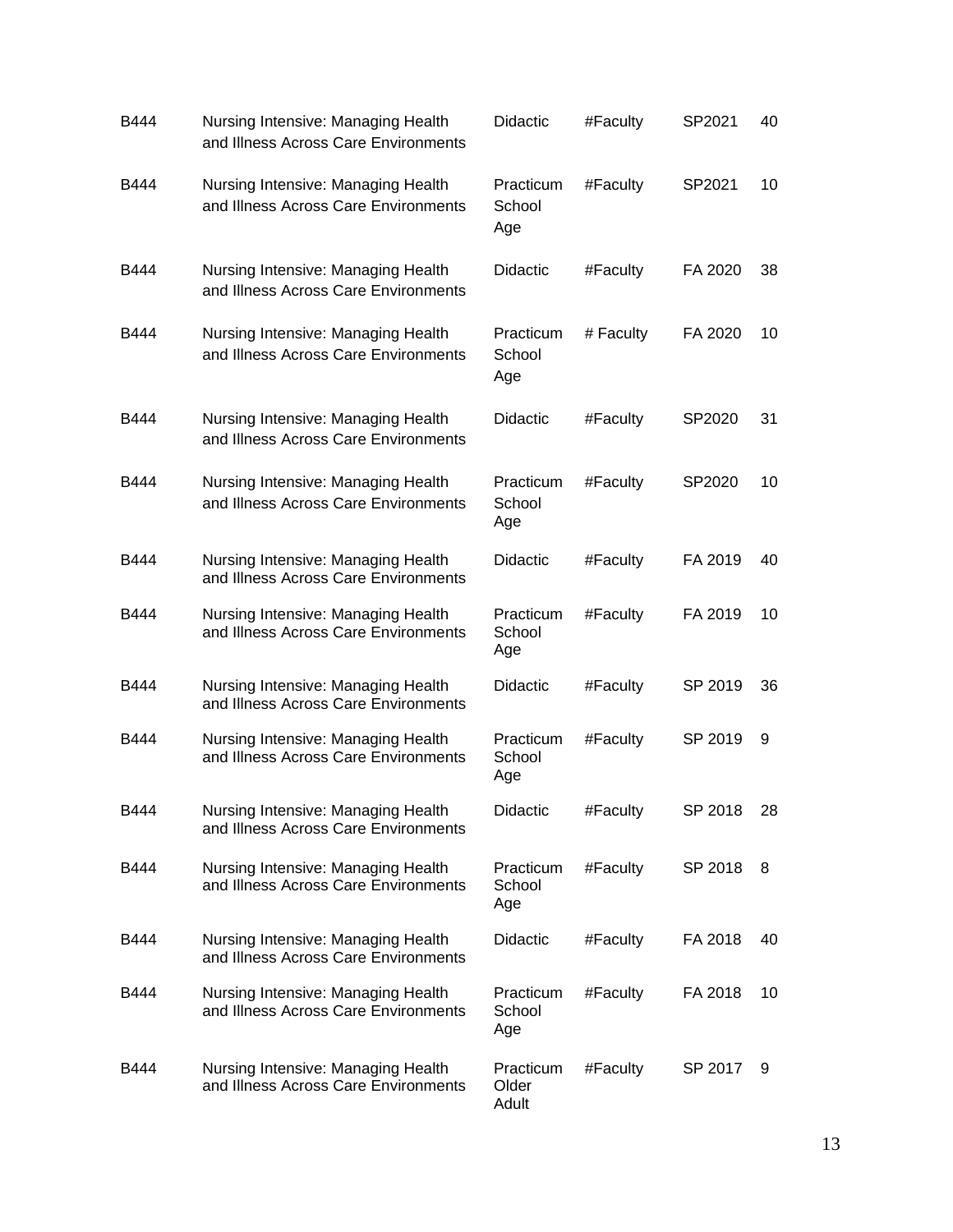| B444             | Nursing Intensive: Managing Health<br>and Illness Across Care Environments | <b>Didactic</b>             | #Faculty    | FA 2017 | 28 |
|------------------|----------------------------------------------------------------------------|-----------------------------|-------------|---------|----|
| B444             | Nursing Intensive: Managing Health<br>and Illness Across Care Environments | Practicum<br>Older<br>Adult | #Faculty    | FA 2017 | 10 |
| B444             | Nursing Intensive: Managing Health<br>and Illness Across Care Environments | Practicum<br>School<br>Age  | #Faculty    | FA 2017 | 8  |
| B444             | Nursing Intensive: Managing Health<br>and Illness Across Care Environments | <b>Didactic</b>             | #Faculty    | SP 2016 | 55 |
| B444             | Nursing Intensive: Managing Health<br>and Illness Across Care Environments | Practicum                   | #Faculty    | SP 2016 | 10 |
| B444             | Nursing Intensive: Managing Health<br>and Illness Across Care Environments | <b>Didactic</b>             | #Faculty    | FA 2016 | 24 |
| B444             | Nursing Intensive: Managing Health<br>and Illness Across Care Environments | Practicum<br>Older<br>Adult | #Faculty    | FA 2016 | 9  |
| S473             | A Multi-system Approach to Health of<br>the Community/Practicum            | Clinical                    | Faculty     | SP 2015 | 12 |
| S473             | A Multi-system Approach to Health of<br>the Community/Practicum            | Clinical                    | Faculty     | SP 2015 | 11 |
| B234             | <b>Promoting Healthy Populations</b>                                       | <b>Didactic</b>             | *#Faculty   | FA 2015 | 59 |
| B <sub>235</sub> | <b>Healthy Populations Practicum</b>                                       | Clinical                    | #Faculty    | FA 2015 | 10 |
| S473             | A Multi-system Approach to Health of<br>the Community/Practicum            | Clinical                    | Faculty     | SP 2014 | 12 |
| S483             | <b>Clinical Nursing Practice Capstone</b><br>(2 sections)                  | Clinical                    | #Faculty    | SP 2014 | 17 |
| S484             | <b>Evidence Based Practice</b><br>(2 sections)                             | Clinical                    | #Faculty    | SP 2014 | 17 |
| B234             | <b>Promoting Healthy Populations</b>                                       | <b>Didactic</b>             | *#Faculty   | FA 2014 | 60 |
| B235             | <b>Healthy Populations Practicum</b>                                       | Clinical                    | #Faculty    | FA 2014 | 15 |
| S483             | <b>Clinical Nursing Practice Capstone</b>                                  | Clinical                    | Coordinator | FA 2014 | 58 |
| S484             | <b>Evidence Based Practice</b>                                             | Clinical                    | Coordinator | FA 2014 | 58 |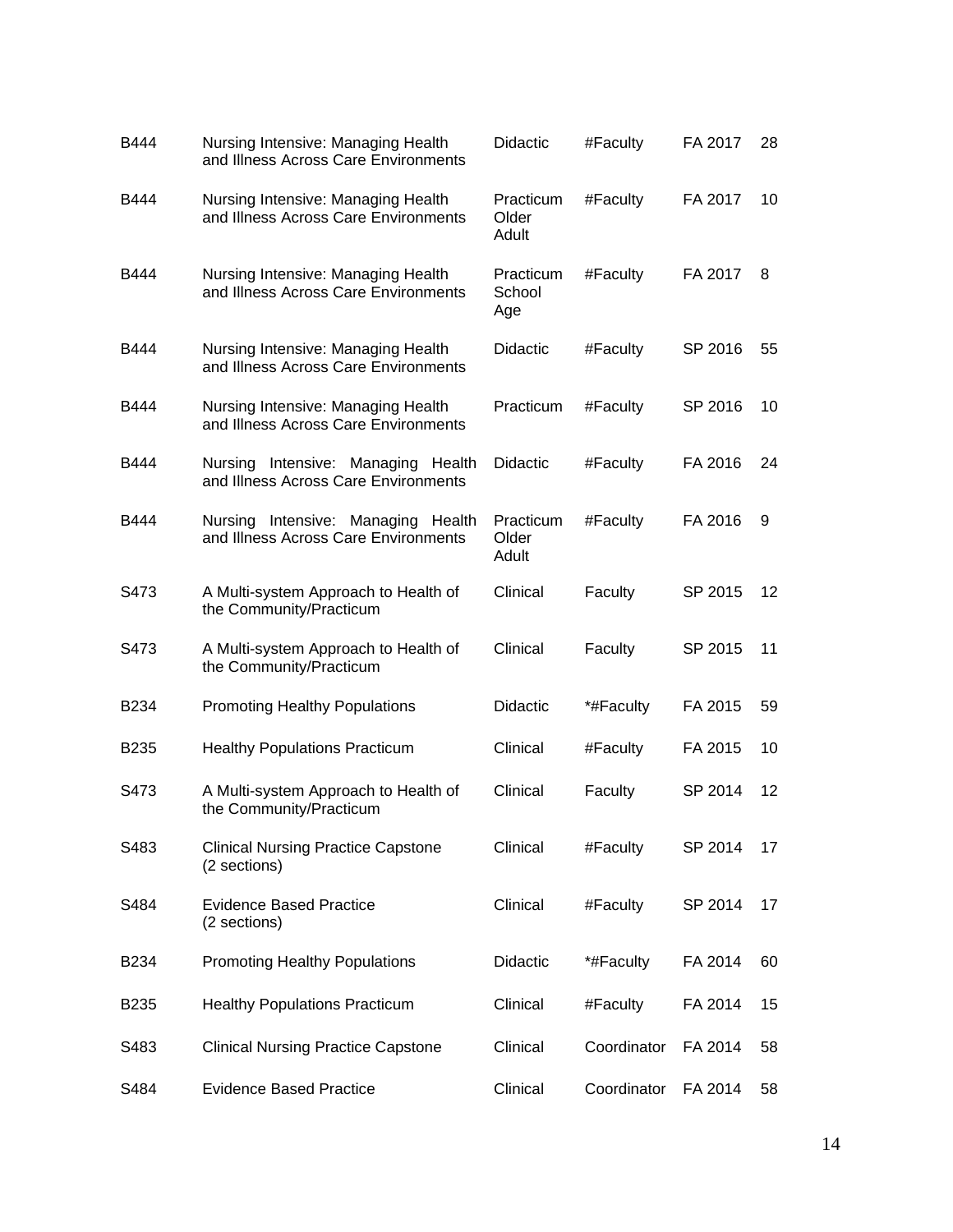| S473             | A Multi-system Approach to Health of<br>the Community/Practicum | Clinical        | Faculty     | SP 2013 | 12 |
|------------------|-----------------------------------------------------------------|-----------------|-------------|---------|----|
| S483             | <b>Clinical Nursing Practice Capstone</b>                       | Clinical        | #Faculty    | SP 2013 | 12 |
| S484             | <b>Evidence Based Practice</b>                                  | Clinical        | #Faculty    | SP 2013 | 12 |
| B <sub>234</sub> | <b>Promoting Healthy Populations</b>                            | <b>Didactic</b> | *#Faculty   | FA 2013 | 60 |
| B <sub>235</sub> | <b>Healthy Populations Practicum</b>                            | Clinical        | #Faculty    | FA 2013 | 15 |
| S483             | <b>Clinical Nursing Practice Capstone</b>                       | Clinical        | Coordinator | FA 2013 | 59 |
| S484             | <b>Evidence Based Practice</b>                                  | Clinical        | Coordinator | FA 2013 | 59 |
| S473             | A Multi-system Approach to Health of<br>the Community/Practicum | Clinical        | Faculty     | SP 2012 | 12 |
| S483             | <b>Clinical Nursing Practice Capstone</b>                       | Clinical        | Faculty     | SP 2012 | 12 |
| S484             | <b>Evidence Based Practice</b>                                  | Clinical        | Faculty     | SP 2012 | 12 |
| B <sub>230</sub> | Developmental Issues and Health                                 | <b>Didactic</b> | Faculty     | FA 2012 | 30 |
| S482             | Nursing Management: Practicum                                   | Clinical        | Faculty     | FA 2012 | 10 |
| S473             | A Multi-system Approach to Health of<br>the Community/Practicum | Clinical        | Faculty     | SP 2011 | 12 |
| S483             | <b>Clinical Nursing Practice Capstone</b>                       | Clinical        | Faculty     | SP 2011 | 12 |
| S484             | <b>Research Utilization</b>                                     | Clinical        | Faculty     | SP 2011 | 12 |
| B230             | Developmental Issues and Health                                 | Didactic        | Faculty     | FA 2011 | 31 |
| S482             | Nursing Management: Practicum                                   | Clinical        | Faculty     | FA 2011 | 10 |
| S482             | Nursing Management: Practicum                                   | Clinical        | Faculty     | SP 2010 | 12 |
| S483             | <b>Clinical Nursing Practice Capstone</b>                       | Clinical        | Faculty     | SP 2010 | 13 |
| S484             | <b>Research Utilization</b>                                     | Clinical        | Faculty     | SP 2010 | 13 |
| B249             | Science and Technology Assessment<br>Practicum                  | Clinical        | Faculty     | SP 2009 | 11 |
| S483             | <b>Clinical Nursing Practice Capstone</b>                       | Clinical        | Faculty     | SP 2009 | 13 |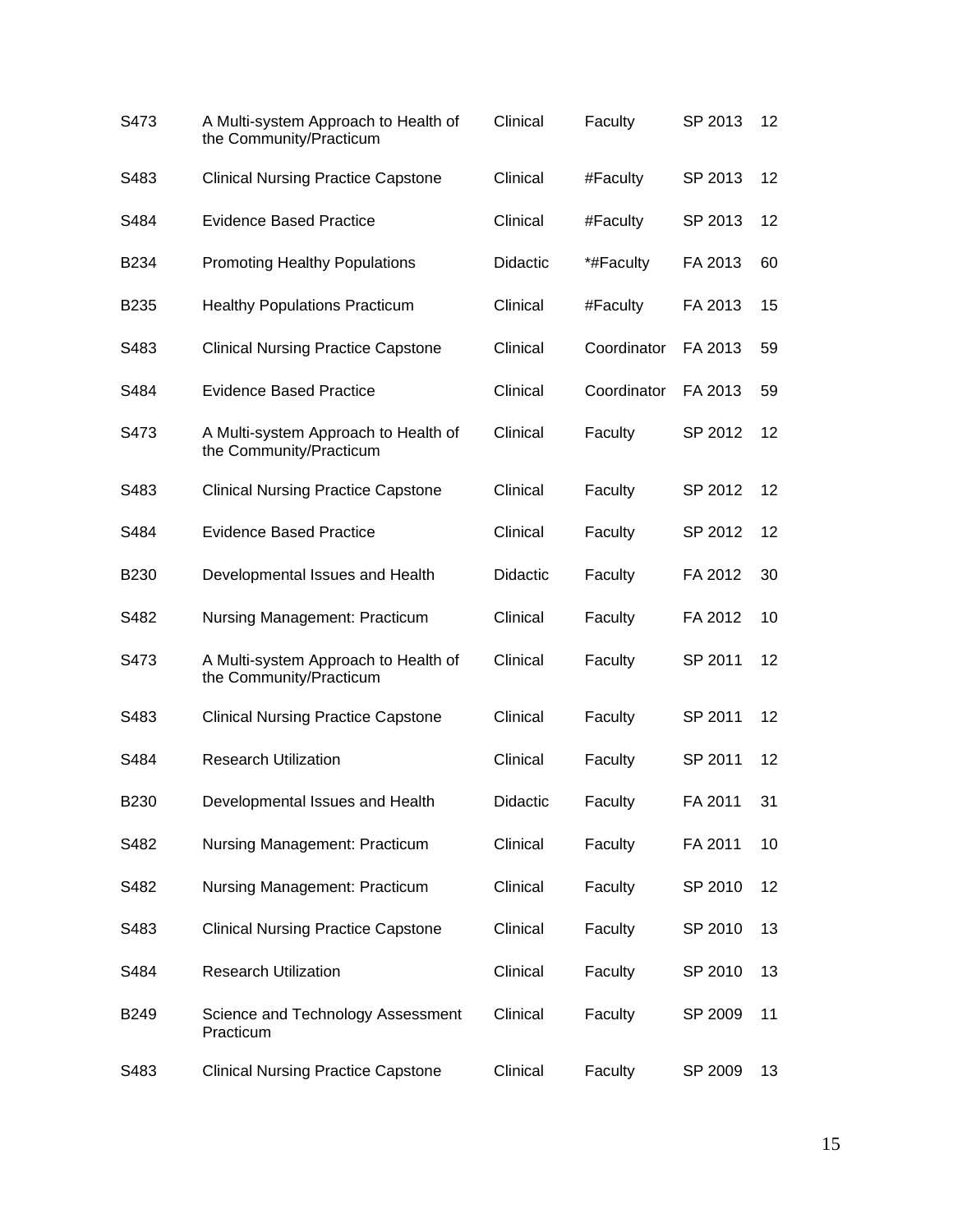| S484             | <b>Research Utilization</b>                                       | Clinical        | Faculty | SP 2009 | 13      |
|------------------|-------------------------------------------------------------------|-----------------|---------|---------|---------|
| <b>B230</b>      | Developmental Issues and Health                                   | <b>Didactic</b> | Faculty | FA 2009 | 30      |
| S473             | A Multi-system Approach to<br>Health of the Community/Practicum   | Clinical        | Faculty | FA 2009 | 10      |
| S482             | Nursing Management: Practicum                                     | Clinical        | Faculty | SP 2008 | 12      |
| S483             | <b>Clinical Nursing Practice Capstone</b>                         | Clinical        | Faculty | SP 2008 | 12      |
| S484             | <b>Research Utilization</b>                                       | Clinical        | Faculty | SP 2008 | 12      |
| <b>B245</b>      | <b>Comprehensive Health Assessment</b><br>Practicum (1 clinical)  | Clinical        | Faculty | FA 2008 | 11      |
| S473             | A Multi-system Approach to<br>Health of the Community/Practicum   | Clinical        | Faculty | FA 2008 | 10      |
| <b>B249</b>      | Science and Technology Assessment<br>Practicum (3 clinicals)      | Clinical        | Faculty | SP 2007 | 9/10/10 |
| B <sub>245</sub> | <b>Comprehensive Health Assessment</b><br>Practicum (2 clinicals) | Clinical        | Faculty | FA 2007 | 10/10   |
| S473             | A Multi-system Approach to Health of<br>the Community/Practicum   | Clinical        | Faculty | FA 2007 | 10      |
| <b>B249</b>      | Science and Technology                                            | Clinical        | Faculty | SP 2006 | 9       |
| B245             | <b>Comprehensive Health Assessment</b><br>Practicum (2 clinicals) | Clinical        | Faculty | FA 2006 | 10/10   |
| S473             | A Multi-system Approach to Health of<br>the Community/Practicum   | Clinical        | Faculty | FA 2006 | 10      |
| B <sub>245</sub> | <b>Comprehensive Health Assessment</b><br>Practicum               | Clinical        | Faculty | FA 2005 | 9       |

### **TEACHING ADMINISTRATION AND CURRICULUM DEVELOPMENT:**

#### *New Course Development*

*B444 Nursing Intensive: Managing Health and Illness Across Care Environments (Lecture & Clinical Component):* Co-responsibility for updating clinical component for Bloomington campus: integrated vulnerable population focus in clinical (offering pediatric, school age/substance abuse prevention and older adult clinical settings). First offered new clinical settings Fall 2016.

*B444 Nursing Intensive: Managing Health and Illness Across Care Environments (Lecture & Clinical Component):* Primary responsibility for developing new required BSN course for Bloomington campus: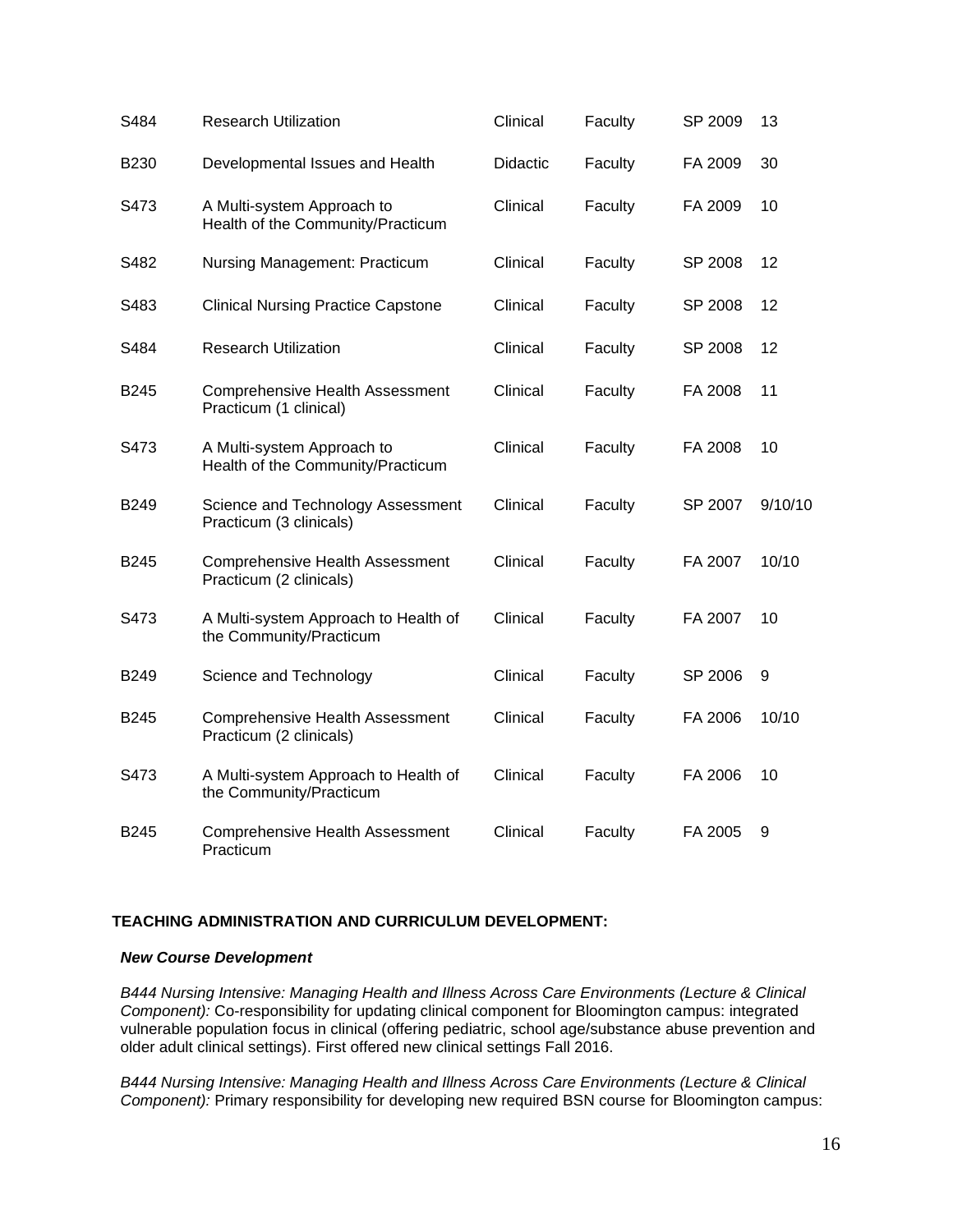integrated vulnerable population focus in didactic with clinical community settings. First offered Spring 2016.

*B234 Healthy populations (Lecture)*: Co-responsibility for developing new required BSN course for Bloomington campus: integrated active learning strategies including clickers. First offered Fall 2013

*B235 Healthy populations (Clinical).* Co-responsibility for developing new required BSN course for Bloomington campus: included new service learning and health coaching experience. First offered Fall 2013

#### *Coordinator*

ATI Implementation, Testing Coordinator, 180 students, Spring 2013

ATI Implementation, Testing Coordinator, 180 students, Spring 2012

ATI Implementation, Testing Coordinator, 180 students, Fall 2012

ATI Implementation, Testing Coordinator, 170 students, Spring 2011

ATI Implementation, Testing Coordinator, 180 students, Fall 2011

ATI Implementation, Testing Coordinator, 160 students, Spring 2010

Sim Man Implementation, Clinical Coordinator, 150 students, Spring 2007

Sim Man Implementation, Clinical Coordinator, 150 students, Fall 2006

### **TEACHING/CREATIVE ACTIVITY**

#### ACTIVE TEACHING GRANTS/FELLOWSHIPS (\* in rank)

Public Health Impact of Imple ing to the Addictions<br>mentations in Monroe County Crisis"

mentations in Monroe County and Surrounding Rural Indiana

| Title                                |                                                                                                                                     |        | <b>Granting Agency</b>                                                     | Role                | % Effort       | Amount                   | Dates                 |
|--------------------------------------|-------------------------------------------------------------------------------------------------------------------------------------|--------|----------------------------------------------------------------------------|---------------------|----------------|--------------------------|-----------------------|
| *Aldrich<br><b>Promotion Project</b> | Community                                                                                                                           | Health | Dr. Anita Aldrich<br><b>Estate Gift</b>                                    | Project<br>Director | $20% -$<br>30% | Non-<br>Disclo-<br>sable | $2016 -$<br>present   |
|                                      |                                                                                                                                     |        | SUBMITTED TEACHING GRANTS/FELLOWSHIPS - FUNDED                             |                     |                |                          |                       |
|                                      | *Addressing Youth Substance Use<br>and Prevention through Social-<br>Emotional Learning: Implementing<br>the Second Step Curriculum |        | <b>Center for Rural</b><br>Engagement<br>Indiana University<br>Bloomington | Co-Pl               | 0%             | \$14,995                 | 2020-2022             |
|                                      |                                                                                                                                     |        | SUBMITTED TEACHING GRANTS/FELLOWSHIPS - NONFUNDED                          |                     |                |                          |                       |
|                                      | Interprofessional Prevention<br>Of Substance Use Problems in<br>Indiana Youths: Increasing the                                      |        | Indiana University<br><b>Grand Challenge</b><br>Phase 1 "Respond-          | Co-PI               | 20%            | \$424,641                | Submitted<br>09/14/17 |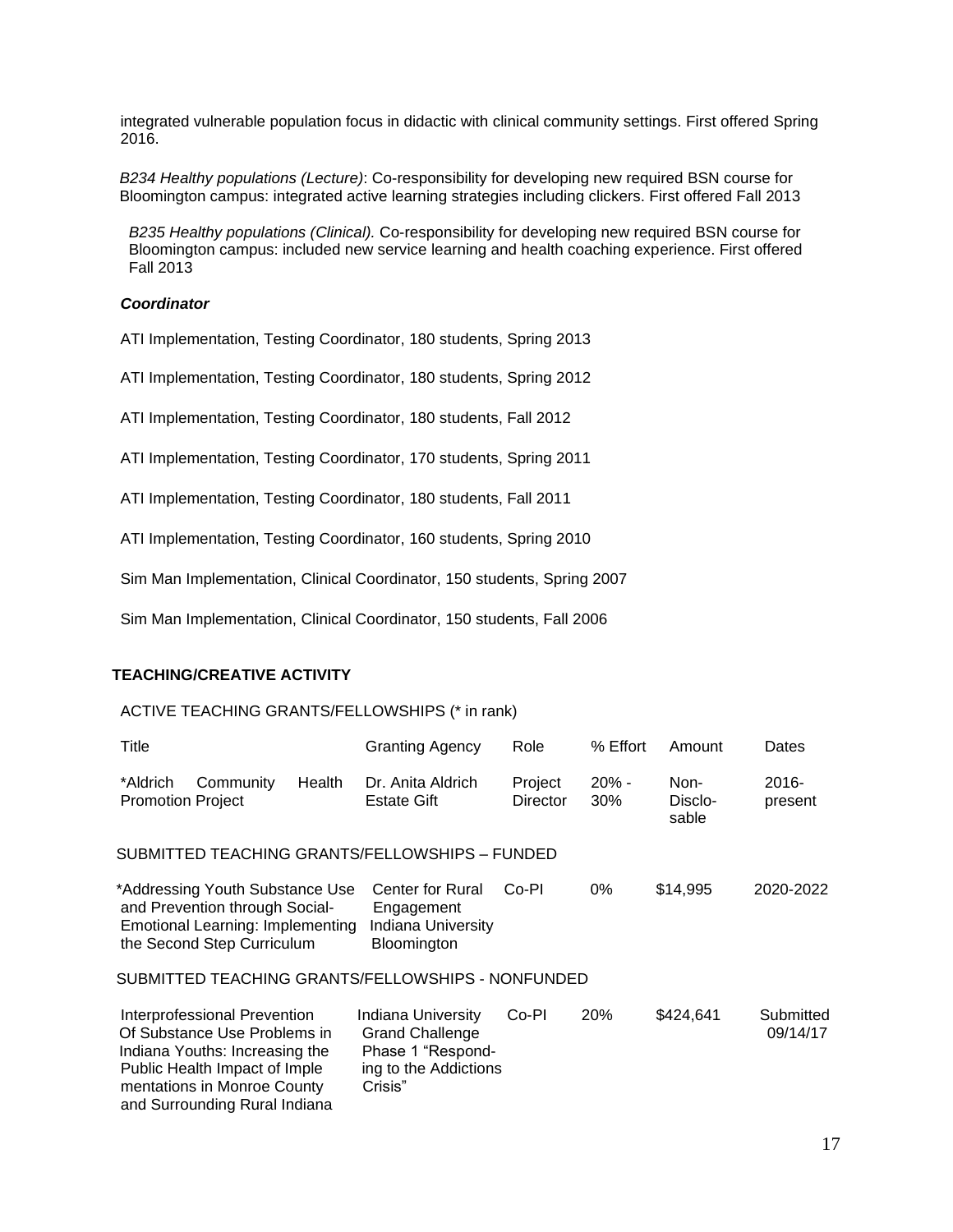**Schools** 

tunities, and Threats

| Prevention Science & Population Indiana University |                        | PI#3 | <b>20%</b> | \$842.032 | Submitted |
|----------------------------------------------------|------------------------|------|------------|-----------|-----------|
| Health: Data Integration for                       | <b>Grand Challenge</b> |      |            |           | 06/25/18  |
| Implementing Substance Use                         | Phase 2 "Respond-      |      |            |           |           |
| <b>Prevention Programs</b>                         | ing to the Addictions  |      |            |           |           |
|                                                    | Crisis"                |      |            |           |           |

# **INVITED PRESENTATIONS – TEACHING: (\*in rank, †mentored, #refereed, ^data-based)**

| <b>LOCAL</b><br>Title                                                                                                                                                                                                                                                        | Organization                                                                              | Date              |
|------------------------------------------------------------------------------------------------------------------------------------------------------------------------------------------------------------------------------------------------------------------------------|-------------------------------------------------------------------------------------------|-------------------|
| Decker, K.<br>The Aldrich Project                                                                                                                                                                                                                                            | First Presbyterian Church,<br>Bloomington, IN                                             | April 2018        |
| Decker, K.<br><b>Dissertation Proposal Study</b>                                                                                                                                                                                                                             | <b>IU School of Education</b><br>Human Development<br>Doctoral Program<br>Bloomington, IN | <b>April 2013</b> |
| Decker, K.<br>End of Life Care                                                                                                                                                                                                                                               | <b>Trinity Episcopal Church</b><br>Bloomington, IN                                        | May 2012          |
| Decker, K.<br><b>Inquiry Qualitative Study</b>                                                                                                                                                                                                                               | <b>IU School of Education</b><br>Human Development<br>Doctoral Program<br>Bloomington, IN | January 2012      |
| Decker, K.<br>Hospice Care Program                                                                                                                                                                                                                                           | IU School of Education,<br><b>PhD Graduate Class</b>                                      | April 2008        |
| <b>REGIONAL</b><br>Title                                                                                                                                                                                                                                                     | Organization                                                                              | Date              |
| *Decker, K., Imes, S., &<br>Loomis, A., Faculty Panel                                                                                                                                                                                                                        | Indiana Association of Nursing<br><b>Students</b><br>Indianapolis, IN                     | January 2022      |
| *Decker, K. & IPE Panel<br>Single Payer Healthcare                                                                                                                                                                                                                           | <b>Students for a National</b><br>Health Program                                          | November 2020     |
| <b>INTERNATIONAL</b><br><b>Title</b>                                                                                                                                                                                                                                         | Organization                                                                              | Date              |
| *Johnson, G., Swider, S., Abbas, H.<br>Jones, K., Vandenhouten, C., Decker<br>K. A., et al., Community Public Health<br>Nursing and Population Health in the<br>21 <sup>st</sup> Century Nursing Curriculum<br>Reform: An Assessment of our<br>Strengths, Weaknesses, Oppor- | Association of Community Health<br><b>Nursing Educators</b><br>Alexandria, VA<br>Plenary  | <b>June 2021</b>  |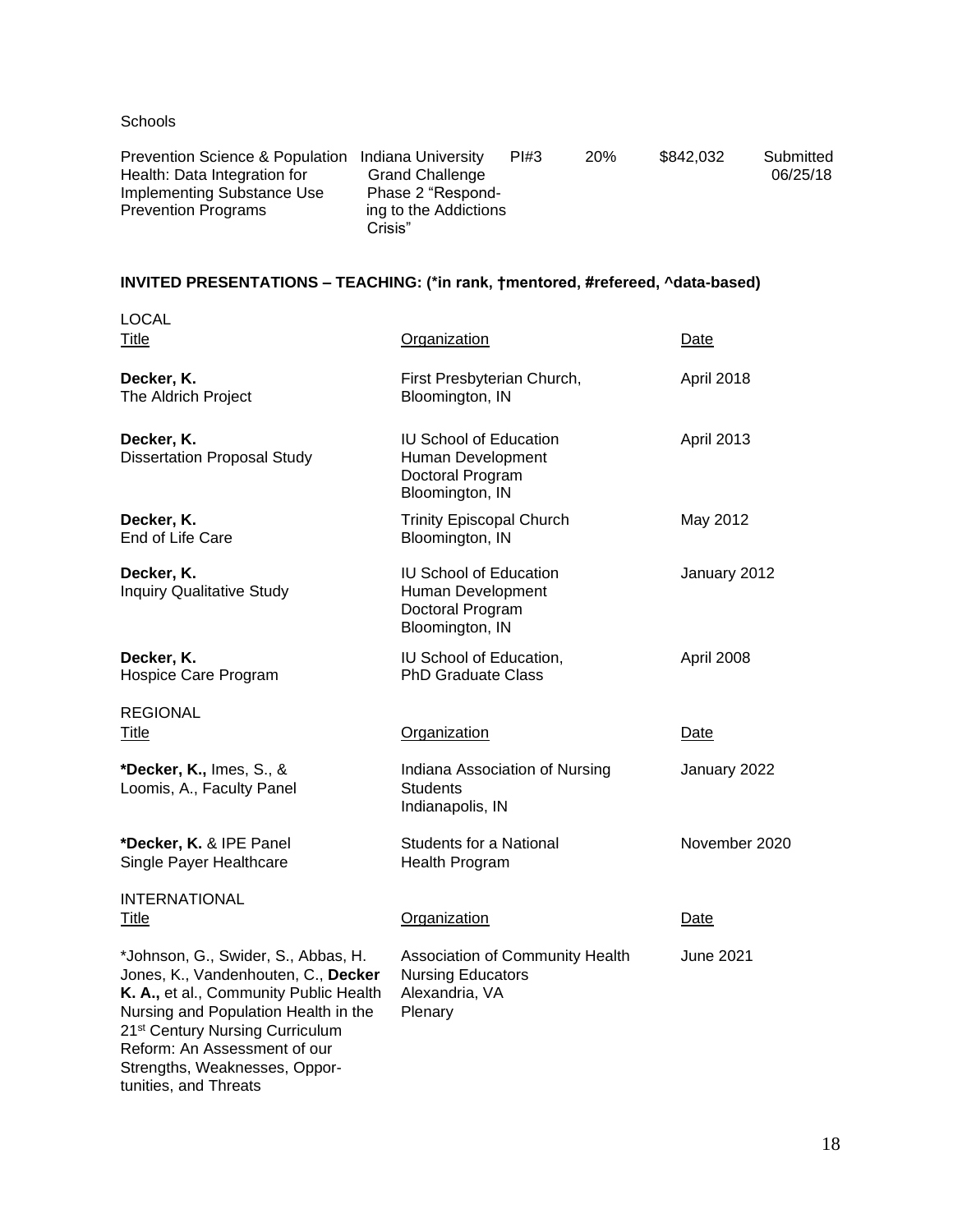| *Decker, K. A., Felsman, I., Cervasio<br>K., Speiss, J., Charles, M., & Koch, A.<br>Membership<br>COVID-19<br>Event:<br>Testing Using Students in Clincal &<br><b>Other Topics</b>                                                                   | Association of Community Health<br><b>Nursing Educators</b><br>Dayton, OH                      | September 2020   |
|------------------------------------------------------------------------------------------------------------------------------------------------------------------------------------------------------------------------------------------------------|------------------------------------------------------------------------------------------------|------------------|
| *Charles, M., Decker, K. A., Felsman,<br>I., Hoffman, J., Martins, D., & Spiess,<br>J. The Impact of COVID 19 on<br>Community/Public Health Nursing<br>Education: Innovation in Didactic<br>and Clinical Courses in Response<br>to a Global Pandemic | Association of Community Health<br><b>Nursing Educators</b><br>Louisville, KY<br>Plenary       | <b>June 2020</b> |
| Felsman, I., Johnson, G., Stickland,<br>K., Spiess, J., Drake, M. A., Charles,<br>M., Decker, K. A., & Hoffman, J.<br>Using<br>the<br>Culture<br>0f<br>Health<br>Framework to Promote Health Equity<br>and Diversity                                 | Association of Community Health<br><b>Nursing Educators</b><br>Phoenix, AZ<br>Plenary          | June 2019        |
| Hoffman, J., Decker, K., Drake M.A.,<br>Hughes,<br>C.<br>K.,<br>Spiess,<br>J.,<br>Vandenhouten, C., & Felsman, I.<br>Finding the Balance: Clinical Practice<br>vs. Simulation                                                                        | <b>Association of Community</b><br><b>Health Nursing Educators</b><br>Baltimore, MD<br>Plenary | June 2018        |
| Swider, S., Vandenhouten, C.,<br>Decker, K. A., Hoffman, J.<br>Drake, M.& Charles, M. L. Moving the<br>Needle: Influencing the Future of<br>Healthcare through Enhanced Public<br>Health<br>Nursing Content in<br>the<br>Curriculum                  | <b>Association of Community</b><br><b>Health Nursing Educators</b><br>Baltimore, MD<br>Plenary | June 2017        |
| <b>REFEREED</b><br><b>PRESENTATIONS</b><br>TEACHING: (*in rank, †mentored,<br>#refereed, ^data-based)                                                                                                                                                |                                                                                                |                  |
| <b>LOCAL</b><br>Title                                                                                                                                                                                                                                | <b>Organization</b>                                                                            | Date             |
| #Decker, K. & Gates, S.<br><b>Multi-Methods Models</b>                                                                                                                                                                                               | Edward C. Moore Symposium<br>Indiana University<br>Indianapolis, IN                            | February 2011    |
| <b>REGIONAL</b><br>Title                                                                                                                                                                                                                             | Organization                                                                                   | Date             |
| # <b>^Decker, K. A., Garletts, D. M.,</b>                                                                                                                                                                                                            | Indiana Society for Health<br>and                                                              | November 2018    |
| Clay, M. D., Greathouse, L., Zhang,<br>K. A., & Sherwood-Laughlin, C. M.<br>Implementation of a School-Based<br>Substance<br>Prevention<br>Abuse                                                                                                     | <b>Physical Educators State Conference</b><br>Westfield, IN                                    |                  |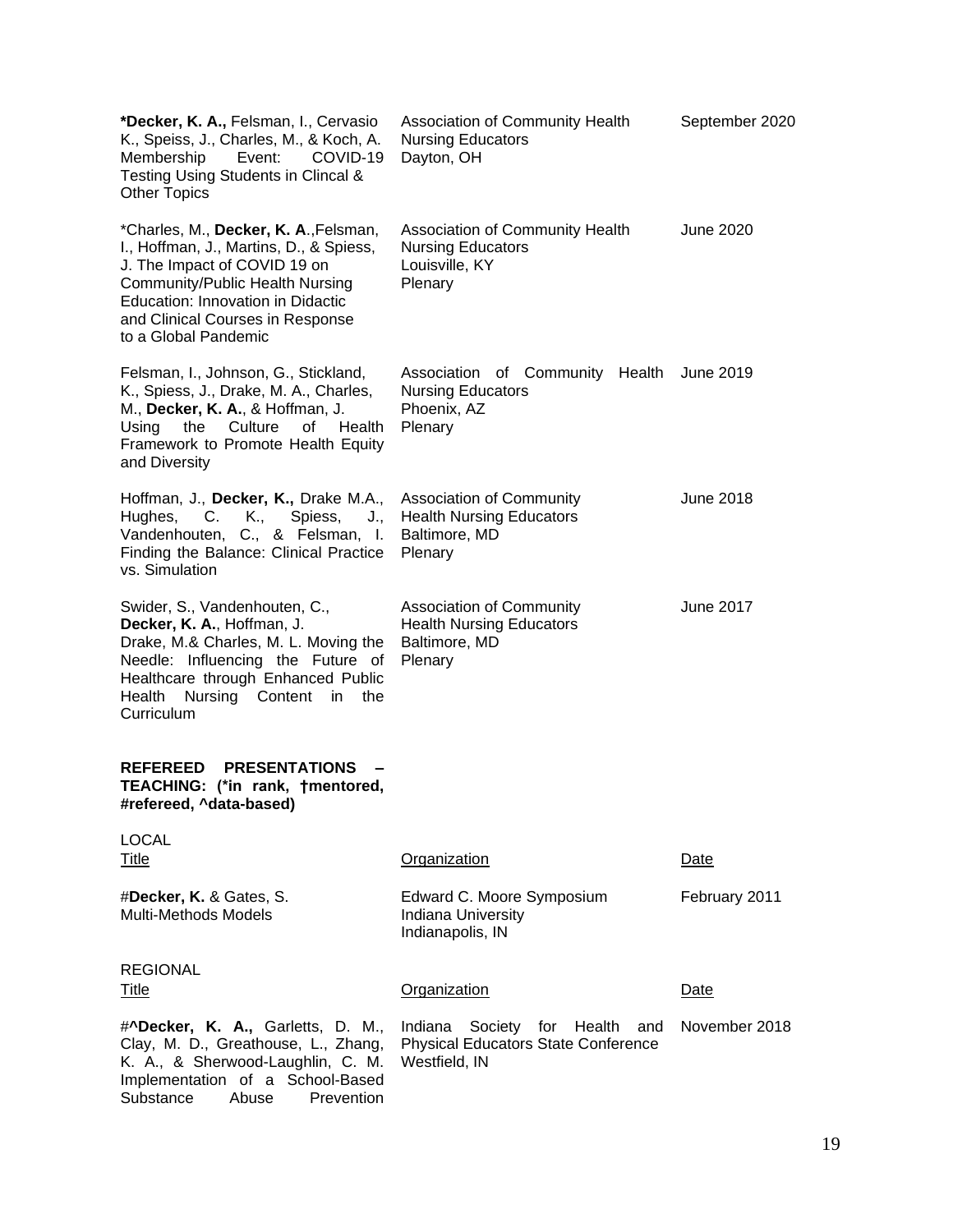Program Utilizing an Interprofessional Community Partnership

| # <b>^Decker, K. A., Garletts, D. M.,</b><br>Clay, M. D., Greathouse, L., Zhang,<br>K. A., & Sherwood-Laughlin, C. M. It<br>Takes a Village: An Interprofessional<br>Approach Implementing a School-<br>Based Substance Abuse Prevention<br>Program                                                                      | The Indiana School Health Network<br>Annual School Health Conference<br>Indianapolis, IN                | June 2018     |
|--------------------------------------------------------------------------------------------------------------------------------------------------------------------------------------------------------------------------------------------------------------------------------------------------------------------------|---------------------------------------------------------------------------------------------------------|---------------|
| #^Decker, K. A., Zhang, K. A.,<br>Garletts, D. M., Clay, M. D., &<br>Sherwood-Laughlin, C. M.<br>Health Science Students Working<br>Substance<br>Prevent<br>Together<br>to<br>Abuse:<br>Implementation<br>οf<br>an<br>Evidence-Based Program in a Rural<br>Indiana Elementary School                                     | 2017 Second Annual<br>Interprofessional Practice and<br><b>Education Conference</b><br>Indianapolis, IN | November 2017 |
| #Greathouse, L., Ginther, S., Huber,<br>L. & Decker, K. Check It Out:<br>Community Collaboration in Action                                                                                                                                                                                                               | Indiana Association for Health,<br>Physical Education, Recreation and<br>Dance<br>Indianapolis, IN      | November 2016 |
| #^Decker, K., Miller, W., & Buelow, J.<br><b>Familial Social Support Perceptions in</b><br>regards to Pediatric Epilepsy                                                                                                                                                                                                 | <b>Midwest Nursing Research Society</b><br>Indianapolis, IN                                             | April 2015    |
| #Decker, K. A. & Harmon, D. L.<br><b>Online Education: Student Learning</b><br>Accountability as Forum Moderators                                                                                                                                                                                                        | University of Southern Indiana<br>Evansville, IN                                                        | October 2013  |
| <b>NATIONAL</b><br><u>Title</u>                                                                                                                                                                                                                                                                                          | Organization                                                                                            | Date          |
| *#^Decker, K.A., Mullis, K. H., Zhang<br>K. A., Sherwood-Laughlin, C. M.,<br>Garletts, D. M., Greathouse, L.,<br>Ball, S. L., & Krothe, J. S. Strategizing<br>Population Health Promotion through<br>Implementing & Evaluating an<br>Evidence-Based Social-Emotional<br>Learning Curriculum in a Rural School<br>Setting | American Public Health Association<br>Annual Meeting, Denver, CO                                        | October 2021  |
| *#Decker, K. A., Garletts, D. M.,<br>Greathouse, L., Zhang, K. A.,<br>Krothe, J. S., & Sherwood-Laughlin,<br>C. M. It Takes a Village: Strategizing<br>an Interprofessional Health Promotion<br>School-Based Project to Prevent<br>Substance Use and Violence                                                            | American Public Health Association<br>Annual Meeting, San Francisco, CA                                 | October 2020  |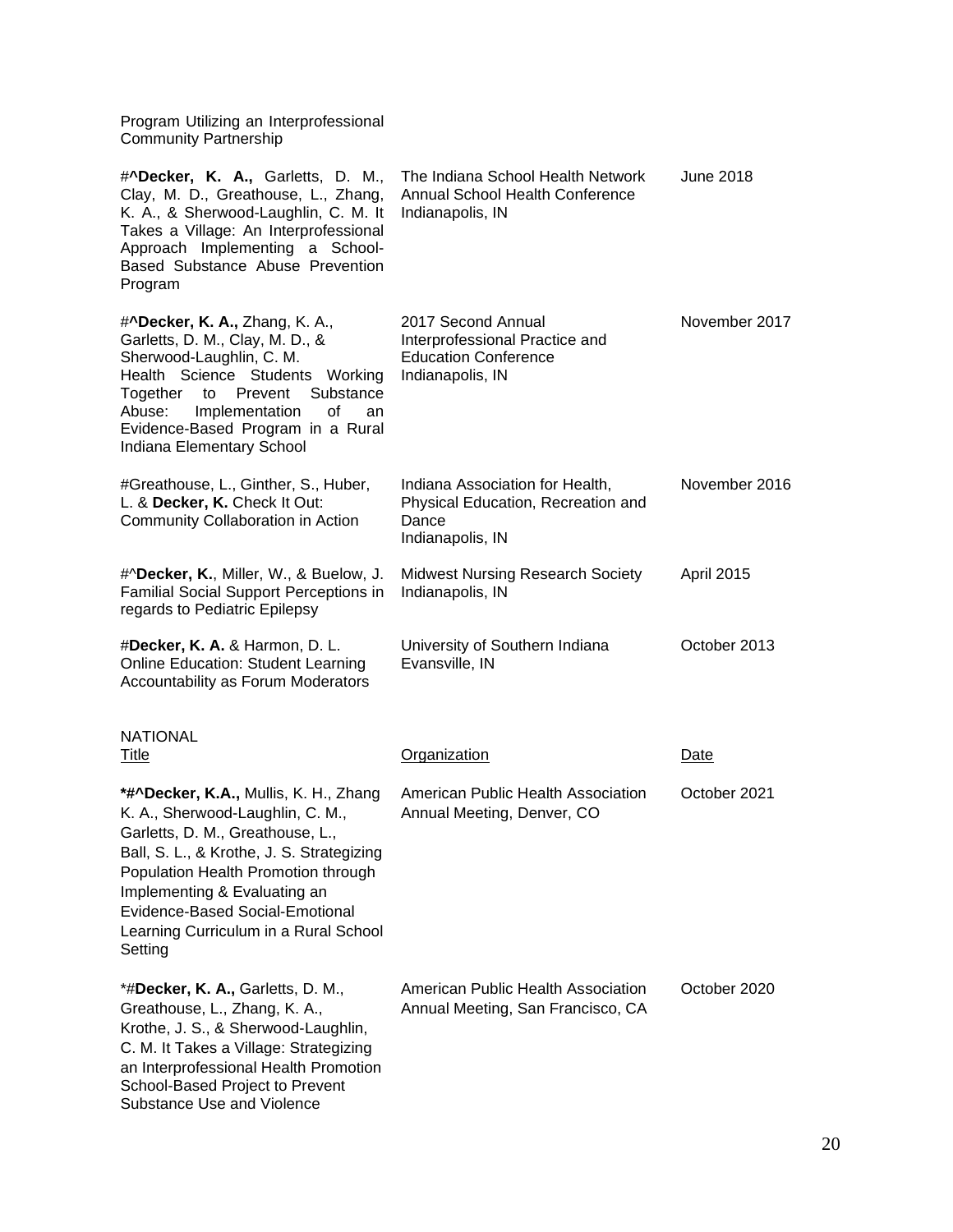| #^Decker, K. A., Garletts, D. M., &<br>Krothe, J. S.Researching Evaluation<br>Strategies for an Interprofessional<br>Evidence-Based Substance Abuse<br><b>Prevention Project</b> | American Public Health Association<br>Annual Meeting, Philadelphia, PA                  | November 2019  |
|----------------------------------------------------------------------------------------------------------------------------------------------------------------------------------|-----------------------------------------------------------------------------------------|----------------|
| #^Decker, K. A., Krothe, J. S., &<br>Garletts, D. M. Evaluation<br>of an<br>Interprofessional<br>Evidence<br><b>Based</b><br><b>Health Promotion Project</b>                     | American Public Health Association<br>Annual Meeting, San Diego, CA                     | November 2018  |
| #^Decker, K., Garletts, D., & Krothe,<br>J. Implementation of an<br>Interprofessional Evidence Based<br><b>Health Promotion Project</b>                                          | American Public Health Association<br>Annual Meeting, Atlanta, GA                       | November 2017  |
| #Krothe, J. Decker, K., & Garletts, D.<br><b>Building Partnerships to Meet</b><br><b>Community Identified Health Needs</b><br>Through Inter-Professional Practice                | American Public Health Association<br>Annual Meeting, Denver, CO                        | November 2016  |
| #Decker, K., Hensel, D., Priest, C. &<br>Krothe, J. Developing Population<br>Health Content in a Major<br><b>Undergraduate Nursing Curriculum</b><br>Redesign                    | American Public Health Association<br>Annual Meeting, Chicago, IL                       | November 2015  |
| #Decker, K. & Hensel, D. Culture of<br>Care: A Public Health Nursing<br><b>Student Prevention and Health</b><br><b>Promotion Program</b>                                         | American Public Health Association<br>Annual Meeting, Chicago, IL                       | November 2015  |
| #Ball, S. & Decker, K. Integrating<br>Recommendations for<br><b>Pre-licensure Pediatric Education</b><br>Into a Healthy Population Course                                        | <b>Professional Nurse Educators Group</b><br>42nd Annual Conference<br>Indianapolis, IN | October 2015   |
| #Decker, K. & Hensel, D. Entry Level<br><b>Baccalaureate Nursing</b><br><b>Students as Health Coaches</b>                                                                        | American Public Health Association<br>Annual Meeting, New Orleans, LA                   | November 2014  |
| #Decker, K., Priest, C., Hensel, D. &<br>Krothe, J. Engaging Entry Level<br>Undergraduate<br>Nursing Students in Population Health                                               | American Public Health Association<br>Annual Meeting, New Orleans, LA                   | November 2014  |
| #Decker, K. & Hensel, D. Students as<br><b>Health Coaches: Lessons Learned</b>                                                                                                   | National League for Nursing<br>Education Summit, Phoenix, AZ                            | September 2014 |
| #Decker, K. & Harmon, D. Students<br>Teaching Students: Fostering E-<br>Learning                                                                                                 | National League for Nursing<br><b>Technology Conference</b><br>Philadelphia, PA         | October 2013   |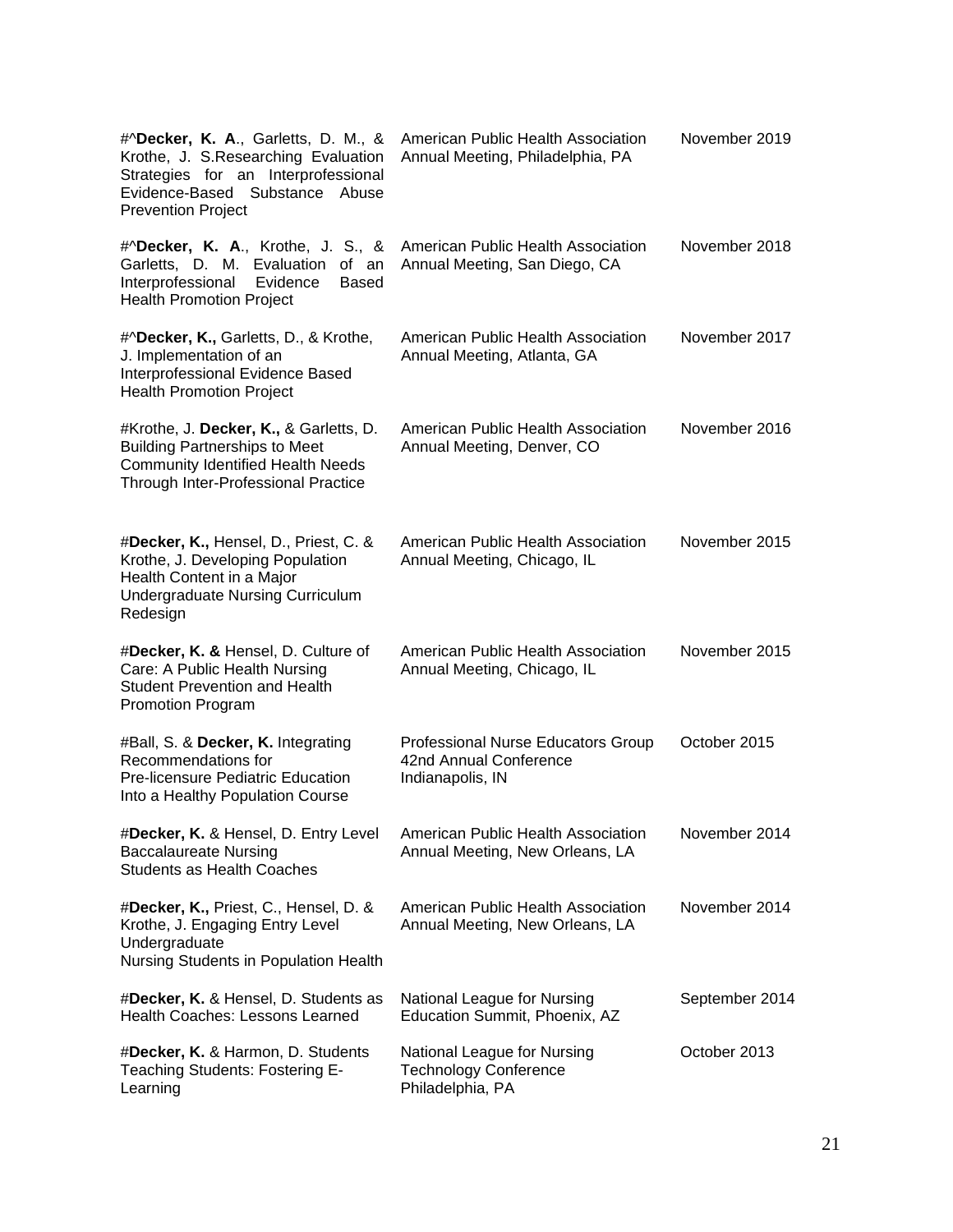| #^Decker, K. Standardization of the<br><b>Nursing Admission Interview Process</b>                                                                                                       | National League for Nursing<br>Education Summit, Anaheim, CA                                             | September 2012   |
|-----------------------------------------------------------------------------------------------------------------------------------------------------------------------------------------|----------------------------------------------------------------------------------------------------------|------------------|
| #Decker, K. & Gates, S. Nursing<br>Learning Model                                                                                                                                       | National League for Nursing<br>Education Summit, Orlando, FL                                             | September 2011   |
| <b>INTERNATIONAL</b><br>Title                                                                                                                                                           | Organization                                                                                             | Date             |
| #^Decker, K. A., Garletts, D. M.,<br>& Ball, S. L. Addressing the Opioid<br>Epidemic: Creation and Evaluation<br>of an Innovative Interprofessional<br><b>Population Health Project</b> | Association of Community Health<br><b>Nursing Educators</b><br>Louisville, KY                            | June 2020        |
| #^Decker, K. A., Krothe, J. A., &<br>Garletts, D.M. Evaluation of an<br>Interprofessional Substance Use<br><b>Prevention Project</b>                                                    | Association of Community Health<br><b>Nursing Educators</b><br>Phoenix, AZ                               | June 2019        |
| #^Decker, K. A., Krothe, J. A., &<br>Garletts, D.M. Evaluation of an<br>Innovative Interprofessional<br><b>Population Health Project</b>                                                | Association of Community Health<br><b>Nursing Educators</b><br>Phoenix, AZ                               | <b>June 2019</b> |
| #^Decker, K. A., Krothe, J. A., &<br>Garletts, D. M. A Collaborative<br>Community Health Partnership to<br><b>Address Substance Abuse Prevention</b>                                    | Association of Community<br><b>Health Nursing Educators</b><br>New Orleans, LA                           | <b>June 2018</b> |
| #Decker, K. A., Ball, S., Garletts,<br>D. M, Titzer, J., & Watts, P.<br>An Interprofessional Community<br>Health Partnership to Promote<br><b>Identified Public Health Needs</b>        | <b>Association of Community</b><br><b>Health Nursing Educators</b><br>Baltimore, MD                      | <b>June 2017</b> |
| #^Decker, K. & Hensel, D.<br>Developing Future Public Health<br>Leaders: The Bystander Intervention<br>Project                                                                          | <b>Association of Community</b><br><b>Health Nursing Educators</b><br>Indianapolis, IN                   | June 2016        |
| #^Hensel, D. & Decker, K. Outcomes<br>of a Bystander Intervention Service<br>Learning Project in a Pre- Licensure<br>Nursing Program                                                    | Sigma Theta Tau International's<br>26th International Nursing Research<br>Congress San Juan, Puerto Rico | <b>July 2015</b> |
| #Decker, K. Fostering e-Learning in<br>an Online Community Health Nursing<br><b>Baccalaureate Course</b>                                                                                | <b>Association of Community</b><br><b>Health Nursing Educators</b><br>Denver, CO                         | June 2015        |
| #Decker, K., Krothe, J. & Hensel, D.<br>Engaging Undergraduate Students in<br><b>Issues of Social Justice</b>                                                                           | Association of Community<br><b>Health Nursing Educators</b><br>San Antonio, TX                           | <b>June 2014</b> |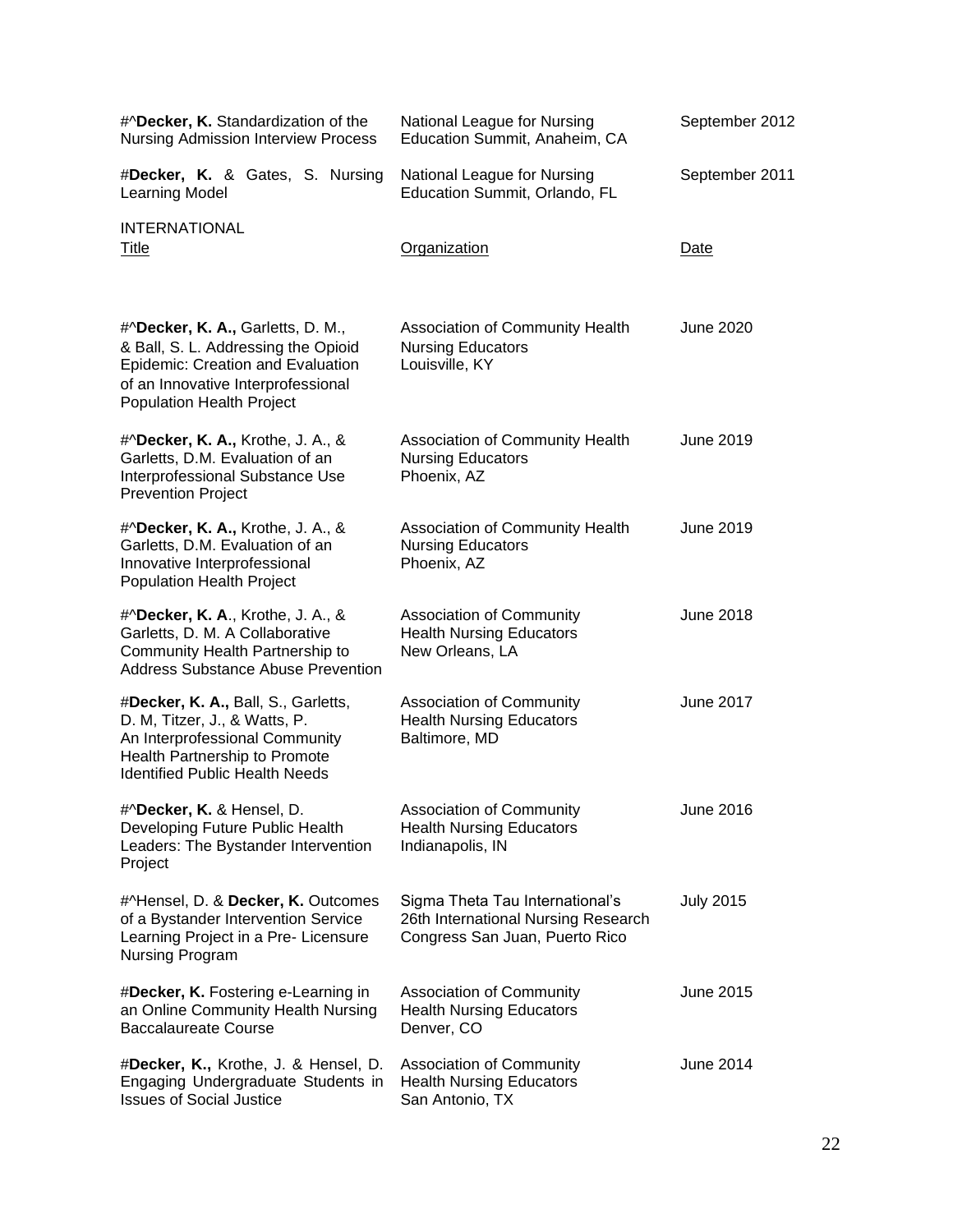| #^Decker, K. Improving Admission<br>Interviews: Insights from Seven<br><b>Disciplines</b> | National League for Nursing<br>Sigma Theta Tau International<br><b>Nursing Education Research</b><br>Conference<br>Indianapolis, IN | June 2012 |
|-------------------------------------------------------------------------------------------|-------------------------------------------------------------------------------------------------------------------------------------|-----------|
|-------------------------------------------------------------------------------------------|-------------------------------------------------------------------------------------------------------------------------------------|-----------|

# **SERVICE:**

| UNIVERSITY SERVICE:<br><b>DEPARTMENT</b>                                                                             |          |                        |
|----------------------------------------------------------------------------------------------------------------------|----------|------------------------|
| Activity                                                                                                             | Role     | <b>Inclusive Dates</b> |
| <b>Faculty Curriculum Committee</b>                                                                                  | Member   | 2008-present           |
| <b>SCHOOL</b><br><b>Activity</b>                                                                                     | Role     | <b>Inclusive Dates</b> |
| <b>IUSON Faculty Council</b><br><b>BSN Student Affairs Committee</b>                                                 | Member   | 2021-2023              |
| <b>IUSON Core Campus</b><br>Search and Screen Committee<br><b>IUB Associate Dean</b>                                 | Member   | 2021                   |
| <b>IUSON Core Campus</b><br><b>Mentoring Group</b><br><b>Clinical Track Faculty</b>                                  | Member   | 2021-Present           |
| <b>Student Nurses' Association</b>                                                                                   | Advisor  | 2017                   |
| <b>IUSON Faculty Council</b><br><b>By-laws Committee</b>                                                             | Member   | 2017-2019              |
| <b>IUSON Search and Screen</b><br>Clinical Track, Lecture Track<br><b>Office Personnel</b><br>Bloomington Campus, IN | Member   | 2016- Present          |
| <b>IUSON Faculty Council</b><br><b>By-laws Committee</b>                                                             | Co-Chair | $2015 - 2017$          |
| <b>IUSON Core Campus</b><br>Holism Intensive Curriculum<br>Committee                                                 | Member   | $2014 - 2016$          |
| <b>IUSON Core Campus</b><br><b>Education Study Group</b>                                                             | Member   | 2013-2016              |
| <b>IU School of Education</b><br>Human Development Doctoral                                                          | Member   | 2013                   |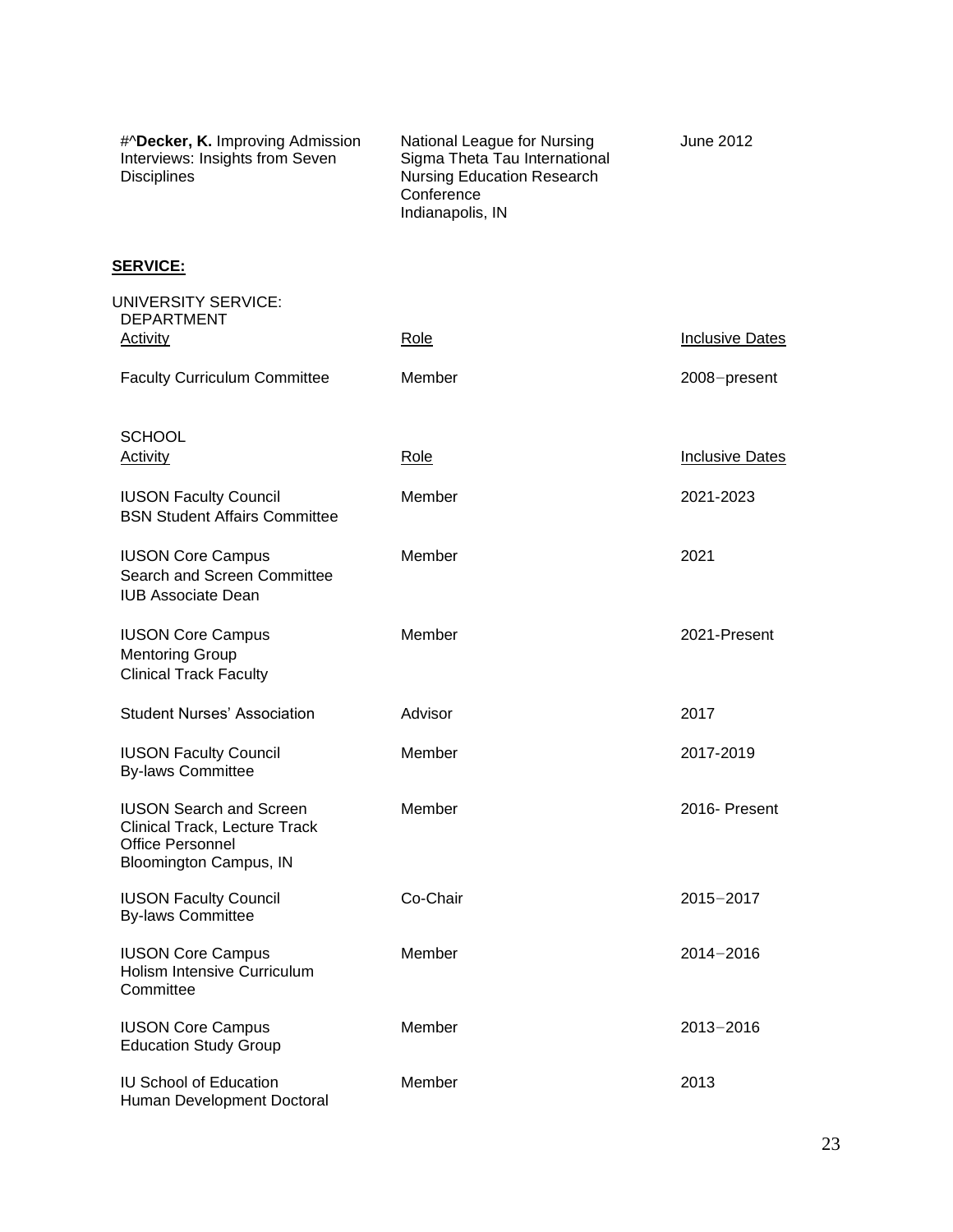Program

| <b>IUSON Core Campus</b><br><b>BSN Student Faculty Affairs Sub-</b><br>Committee                                                                       | Member                                                    | 2013-2014              |
|--------------------------------------------------------------------------------------------------------------------------------------------------------|-----------------------------------------------------------|------------------------|
| <b>IUSON Mentor to new faculty member</b><br>mentees: Sonita Ball, Thomas Kuhn,<br>Deb Smith, Abby Berg, Cindy Hill, and<br>P & T mentee Angela Opsahl | Menter                                                    | 2013- present          |
| <b>IUSON Core Campus</b><br>B234/B235 Curriculum Committee                                                                                             | Member                                                    | 2013                   |
| <b>IUSON Core Campus</b><br><b>Holism Curriculum Committee</b>                                                                                         | Member                                                    | 2012                   |
| <b>IUSON Core Campus</b><br><b>Summer Curriculum Committee</b>                                                                                         | Member                                                    | June-August 2012       |
| <b>BSN Evaluation Committee</b>                                                                                                                        | Member                                                    | $2012 - 2013$          |
| Baccalaureate Curriculum Committee                                                                                                                     | Member                                                    | $2011 - 2014$          |
| Space Planning Nurse Programming<br>Committee                                                                                                          | Member                                                    | $2008 - 2009$          |
| Admission/Criteria Task Force                                                                                                                          | Member                                                    | $2007 - 2009$          |
| <b>Simulation Interest Group</b>                                                                                                                       | Member                                                    | $2007 - 2009$          |
| <b>CAMPUS</b><br><b>Activity</b>                                                                                                                       | Role                                                      | <b>Inclusive Dates</b> |
| <b>Grand Challenge</b><br>Certificate Series Group                                                                                                     | Member                                                    | 2020-present           |
| Center for Rural Engagement<br>Faculty Leadership Synch Group                                                                                          | Member                                                    | 2020-present           |
| <b>Bloomington Faculty Council</b>                                                                                                                     | Member, Student Conduct Code<br><b>Hearing Commission</b> | 2016-present           |
| <b>Bloomington Faculty Council</b>                                                                                                                     | Member, Benefits Committee                                | 2016-2017              |
| Sigma Theta Tau International,<br>Alpha Chapter                                                                                                        | <b>Campus Counselor</b>                                   | 2015-2017              |
| Indiana University School of Nursing,<br><b>Bloomington IN</b>                                                                                         | <b>Graduation Marshall</b>                                | May 2013               |
| Indiana University Pre-Nursing                                                                                                                         | Panel Participant                                         | November 2007          |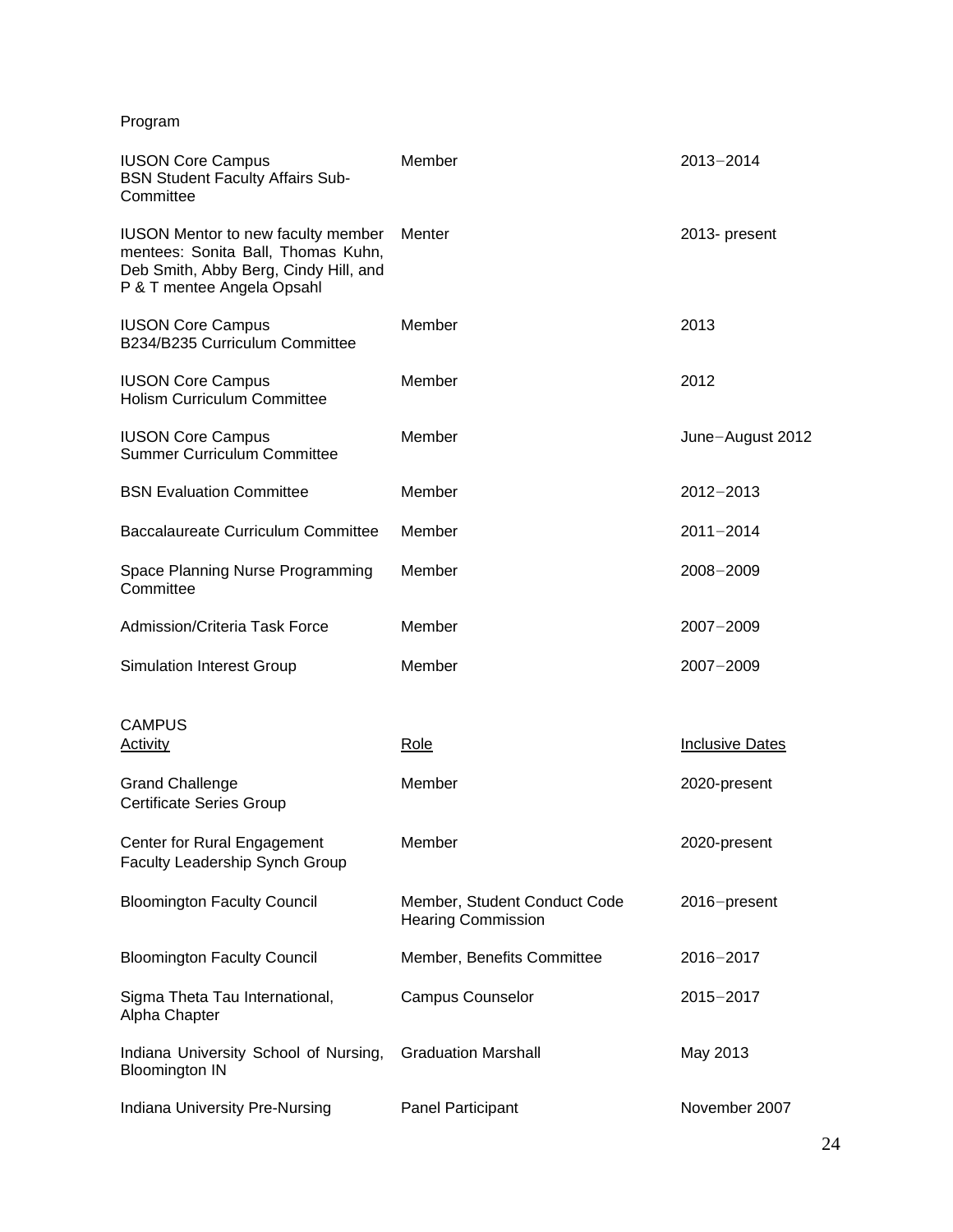Course

#### PROFESSIONAL SERVICE:

| <b>LOCAL</b><br>Organization                                                                                                | <b>Activity</b>                                                                                                                                                           | <b>Inclusive Dates</b> |
|-----------------------------------------------------------------------------------------------------------------------------|---------------------------------------------------------------------------------------------------------------------------------------------------------------------------|------------------------|
| Bloomington<br>Dementia<br>Friendly<br>Project<br>Bloomington, IN                                                           | Healthcare<br>Social<br>Services<br>and<br>Subcommittee member                                                                                                            | 2017-present           |
| <b>BUN 2-3</b><br><b>Bloomington Housing Authority</b>                                                                      | IU School of Nursing representative                                                                                                                                       | 2017- present          |
| IU Health Bloomington Hospital<br>Bloomington, IN                                                                           | Plan and Implement<br>No One Dies Alone Program<br>(NODA)                                                                                                                 | 2014-present           |
| IU Health Bloomington Hospital<br>Bloomington, IN                                                                           | Participate in the Local Council of<br>Women<br>Committee (LCW)                                                                                                           | 2007-present           |
| Indiana Department of Workforce<br>Development<br>Bloomington, IN                                                           | Workforce<br>Work<br>with<br>Region<br>8<br><b>Development Group</b><br>To Plan Bloomington<br>Hospital/Ivy<br><b>Tech/Indiana University</b><br><b>Simulation Center</b> | $2006 - 2008$          |
| <b>REGIONAL</b><br><b>Organization</b>                                                                                      | <b>Activity</b>                                                                                                                                                           | <b>Inclusive Dates</b> |
| Monroe County Substance Abuse and<br><b>Mental Health Think Tank</b><br>Bloomington, IN                                     | Aldrich Project/IU School of Nursing<br>representative                                                                                                                    | 2016- present          |
| <b>Environmental Health</b><br>American Public Health Association<br><b>Public Health Nursing Section</b><br>Washington, DC | <b>Communication Coordinator for</b><br>Nurses in the State of Indiana                                                                                                    | 2016-2017              |
| Centerstone's Community Capacity<br>for Prevention & Education (CCPE)<br>Program (SAMHSA Grant Funded)                      | <b>Community Stakeholder</b>                                                                                                                                              | 2016-2020              |
| <b>NATIONAL</b><br>Organization                                                                                             | <b>Activity</b>                                                                                                                                                           | <b>Inclusive Dates</b> |
| American Public Health Association<br><b>Public Health Section</b><br>Washington, DC                                        | Moderator for Round Table<br>Presentations                                                                                                                                | November 2019          |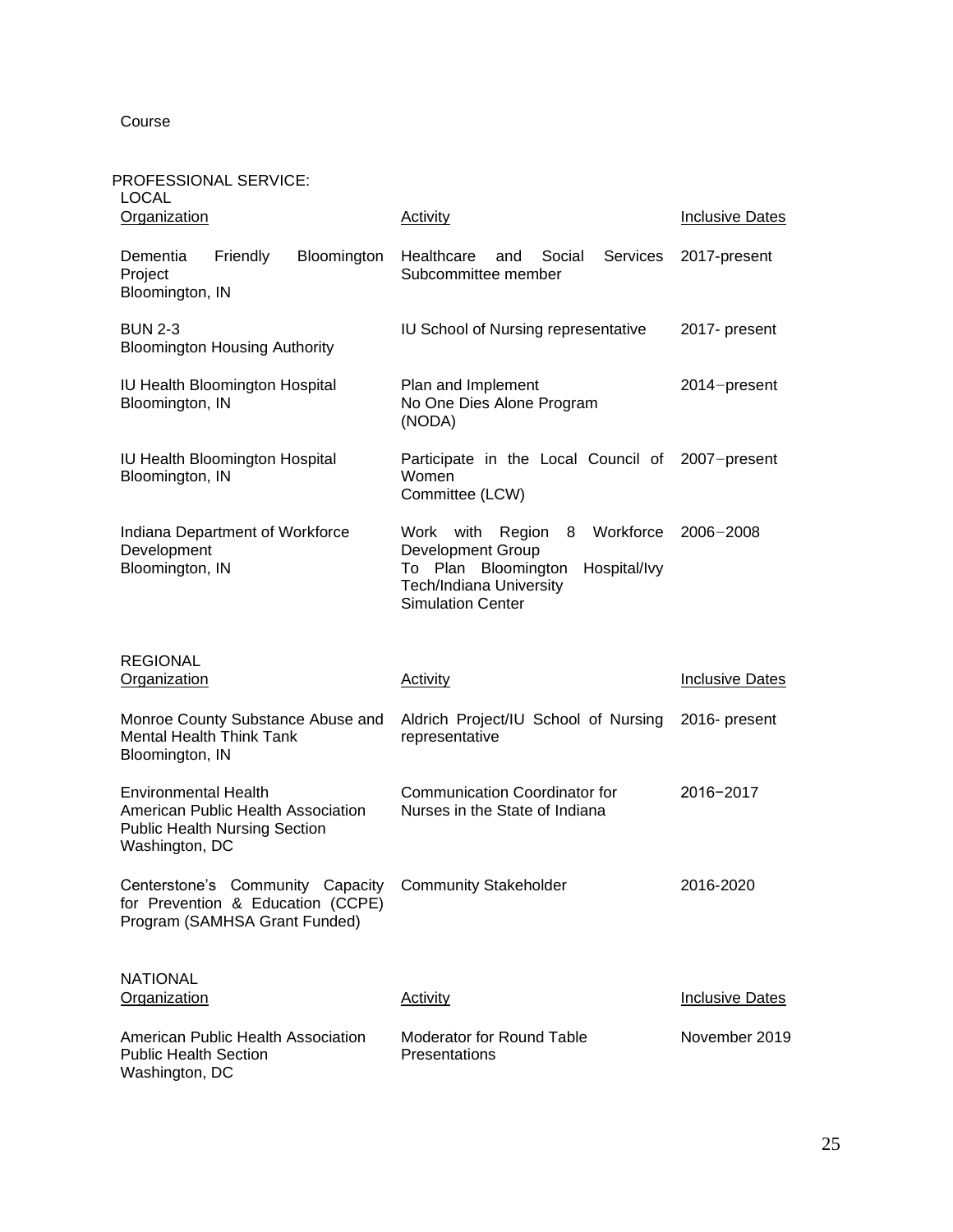| American Public Health Association<br><b>Public Health Nursing Section</b><br>Washington, DC                                       | <b>Co-Chair Education Committee</b><br><b>Education Committee/CEU Reviewer</b>                                                                                         | 2018-present<br>2014-present |
|------------------------------------------------------------------------------------------------------------------------------------|------------------------------------------------------------------------------------------------------------------------------------------------------------------------|------------------------------|
| <b>American Nurses Association</b><br>American Public Health Association<br><b>Public Health Nursing Section</b><br>Washington, DC | Public Health Scope and Standards<br><b>Revision Workgroup</b>                                                                                                         | 2018-present                 |
| Public Health Nursing (Journal)<br><b>Wiley Publisher</b><br>phn-admin@wiley.com                                                   | <b>Reviewer on Peer Review Board</b>                                                                                                                                   | 2018- present                |
| <b>NLN Education Summit</b><br>Anaheim, CA                                                                                         | <b>Moderator for Presentations</b>                                                                                                                                     | September 2012               |
| <b>INTERNATIONAL</b><br><b>Organization</b>                                                                                        | <b>Activity</b>                                                                                                                                                        | <b>Inclusive Dates</b>       |
| Assocation of Community Health<br><b>Nursing Educators</b><br>Dayton, OH                                                           | Chair By-laws Committee<br>Co-Chair By-laws Committee                                                                                                                  | 2021-present<br>2019-2021    |
| <b>Clinical Journal of Oncology Nursing</b><br><b>Oncology Nursing Society</b><br>Pittsburgh, PA                                   | <b>Reviewer on Peer Review Board</b>                                                                                                                                   | 2016-present                 |
| Sigma Theta Tau International<br>San Juan, Puerto Rico                                                                             | <b>Moderator for Presentations</b>                                                                                                                                     | <b>July 2015</b>             |
| Association of Community Health<br><b>Nursing Educators</b><br>Wheatridge, CO/Dayton, OH                                           | Subcommittee to Update the Public                                                                                                                                      | 2017-2020                    |
|                                                                                                                                    | <b>Health Nursing Essentials</b><br>Chair, Subcommittee to Update<br>the Public Health Nursing Essentials<br><b>Nomination Committee</b><br><b>Education Committee</b> | 2016-2017                    |
|                                                                                                                                    |                                                                                                                                                                        | 2016 - 2018<br>2014-present  |
| <b>NLN/STTI Nursing Education</b><br><b>Research Conference</b><br>Indianapolis, IN                                                | <b>Moderator for Presentations</b>                                                                                                                                     | June 2012                    |
| International Nursing Association,<br><b>Clinical Simulation and Learning</b><br>Spokane, WA                                       | Participated in the Online<br>List Serve Group                                                                                                                         | $2007 - 2009$                |

#### **ABSTRACTS:**

TEACHING Refereed, In rank\*

**Decker, K. A.,** Hensel, D., Kuhn, T. M., & Priest, C. (May 9, 2017). Innovative implementation of social determinants of health in a concept based curriculum. *Nurse Educator.* Video Abstract.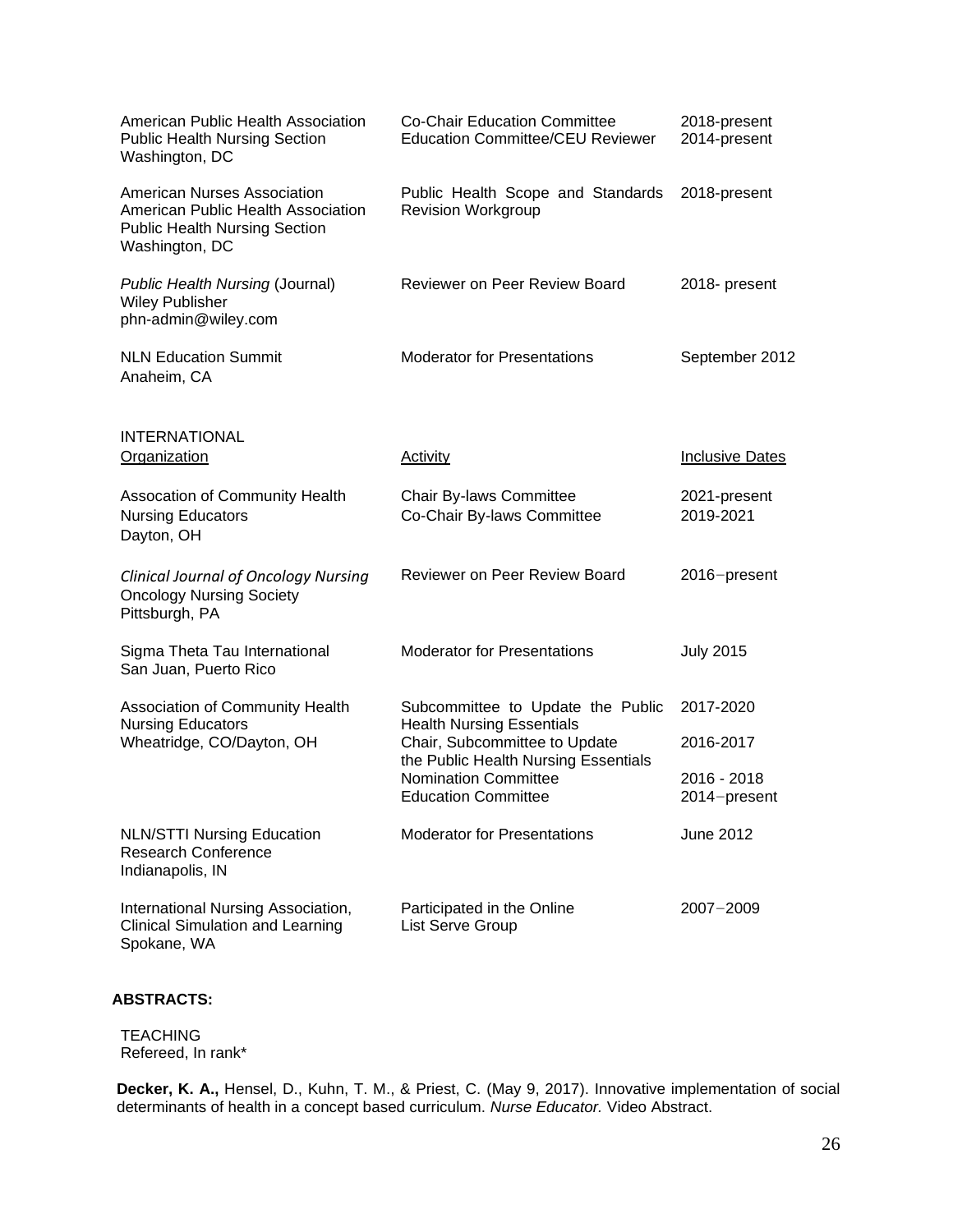**Decker, K.,** Hensel, D., & Fasone, L. (April 26, 2016). Outcomes of a bystander intervention community health service learning project. *Nurse Educator*. Video Abstract. <https://journals.lww.com/nurseeducatoronline/Pages/videogallery.aspx?videoId=57&autoPlay=true>

#### **PUBLICATIONS:**

**TEACHING** Refereed, In rank \*

Little, S., Swider, S. M., Andresen, K. M., Arcille, D., Chaudrey, R. V., Cooper, J. L., **\*Decker, K. A.,**  Edwards, L., Graham, J. C., Haushalter, A. R., Hensley, J. L., Koyama, K., Morton, J. L., Ouzts, K. N., Robinson, A. Z., Saltzberg, C. W., Smith, C. M., & Weierbach, F. M. (2022). *Public health nursing: Scope and standards of practice* (3rd ed.). (Bickford, C. J., & Walpole, E., Eds.) American Nurses Association.

\***Decker, K. A.,** Garletts, D. M., Warwick, C. A., Ball, S. L., Watts, P. A., Titzer, J. K., & Hendricks, S. M. (2022). Sharing our journey: Implementing a multi-county substance use prevention program in area schools. *NASN School Nurse*. *(37)*2, 70-75. https://[doi.org/10.1177/1942602X211067225](https://doi.org/10.1177%2F1942602X211067225)

Johnson, R. H., Vandenhouten, C., \***Decker, K. A.,** Drake, M. A., Hoffman, J., & Charles, M. (2020). Recommendations for Revisions to AACN's Public Health: Recommended baccalaureate competencies and curricular guidelines for public health nursing, a supplement to the baccalaureate education for professional nursing practice. The Association of Community Health Nursing Educators Public Website/Education Advocacy & Policy at achne.org

**Decker, K. A.,** Hensel, D., Kuhn, T. M., & Priest, C. (2017). Innovative implementation of social determinants of health in a concept based curriculum. *Nurse Educator. 42* (3), 115-116. https://doi.org/ 10.1097/NNE.0000000000000330

Moorman, M., Hensel, D., **Decker, K. A.,** & Busby, K. (2017). Learning outcomes with visual thinking strategies in nursing education. *Nurse Education Today.* 51, 127-129. https://doi.org/10.1016/j.nedt.2016.08.020

**Decker, K. A.,** Miller, W. R., & Buelow, J. M. (2016). Parental perceptions of family social supports in families with children with epilepsy. *Journal of Neuroscience Nursing. 48*(6), 336-341. https://doi.org/ [10.1097/JNN.0000000000000243](http://dx.doi.org/10.1097/JNN.0000000000000243)

**Decker, K.A.** (2016). My personal journey with ovarian cancer treatment: Caring and chemotherapy tips. *Clinical Journal of Oncology Nursing. 20*(6), 669-670. https://doi.org[/10.1188/16.CJON.669-670](https://doi.org/10.1188/16.CJON.669-670)

**Decker, K.,** Hensel, D., & Fasone, L. (2016). Outcomes of a bystander intervention community health service learning project. *Nurse Educator*. *41*(3), 147-150. https://doi.org/10.1097/NNE.0000000000000232

Work, J., Hensel, D., & **Decker, K. A.** (2015). A Q methodology study of perceptions of poverty among Midwestern nursing students. *Nurse Education Today. 35*(2), 328-332. https://doi.org/ [10.1016/j.nedt.2014.10.017](https://doi.org/10.1016/j.nedt.2014.10.017)

Non-refereed, In rank\*

Decker, K.A. (2019) What influences nursing students to desire to work in geriatrics. Virginia Henderson Global Nursing e-Repository. Retrieved from<http://hdl.handle.net/10755/17127>